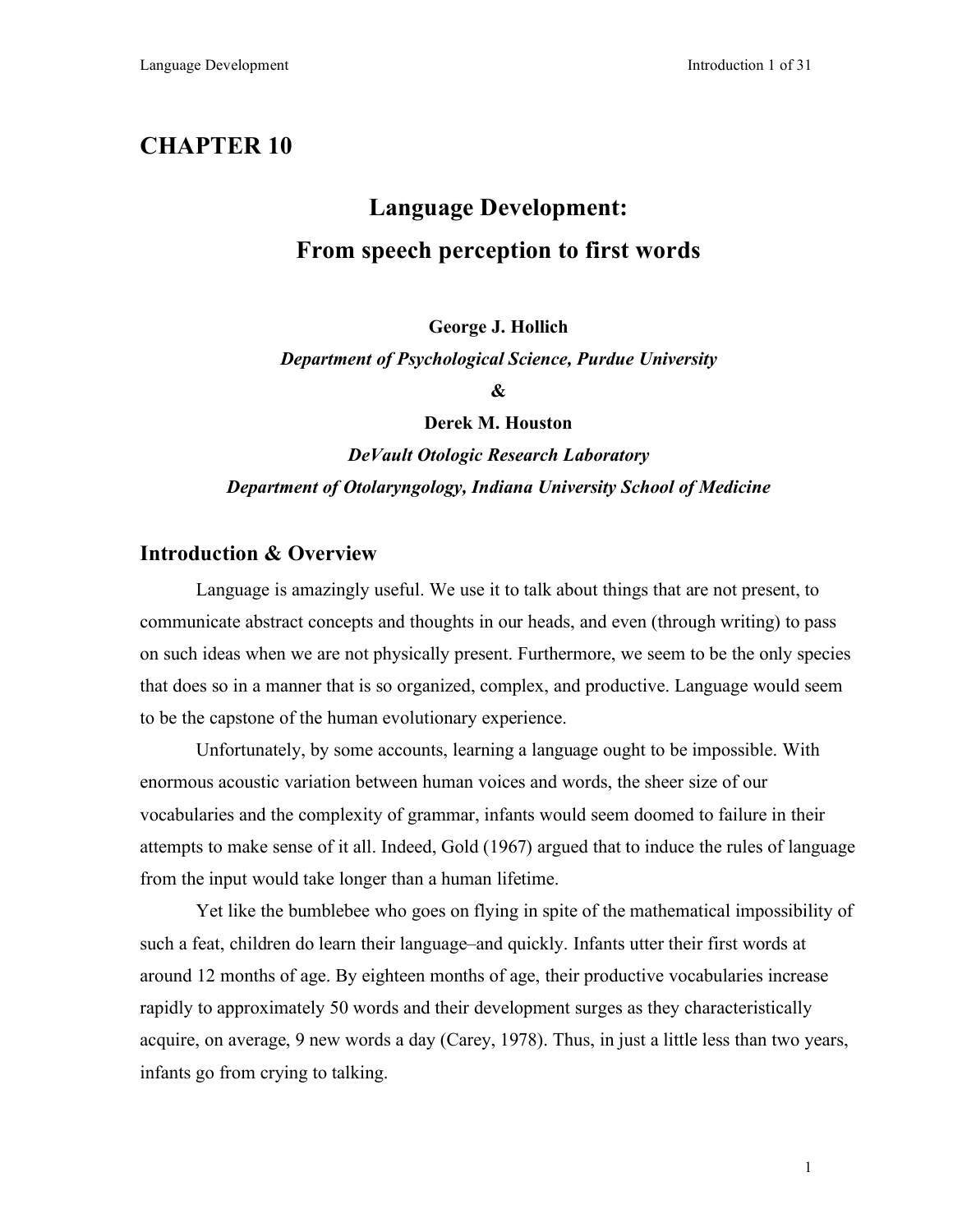For anyone who has tried to learn additional languages later in life, this is an amazing feat. This feat is made even more impressive given that infant don't have the advantage of being able to use their first language to guess how a new language might work. Furthermore, this task is complicated by the fact that language has many parts. To learn a language, infants must discover the salient sounds and auditory units of their language (a task called *phonology*); infants must also learn the meaning for words (a task called *semantics*), and finally, infants must learn the rules for how words and different word forms can be combined to express new meanings (a task called *grammar*).

To solve the separate tasks of phonology, semantics, and grammar, infants make use of a wide variety of skills. Infants can use their understanding of how communication works (a skill called *pragmatics*) as well their understanding of the subtle non-verbal cues that parents use to aid in comprehension. Infants also make use of many perceptual skills that are not specific to language (such as the generalization and categorization abilities covered in Chapter **7**). Finally, each episode of successful (and unsuccessful learning) sets the stage for subsequent acquisition. That is, once children have some linguistic knowledge (knowledge about how words work) they use this knowledge to aid them in subsequent acquisition.

In the coming pages, we will cover how infants move from being *universal perceivers,* equally capable of learning any of the world's languages, to being *specialists* in the sounds (phonology), meanings (semantics), and structure (grammar) of their own native tongue, and how infants ultimately move to being *language-learning sophisticates*, able to learn the meaning of words very quickly and understand complicated sentences and questions, even to the point of being able to produce words that they have never actually heard, such as past tenses and plurals.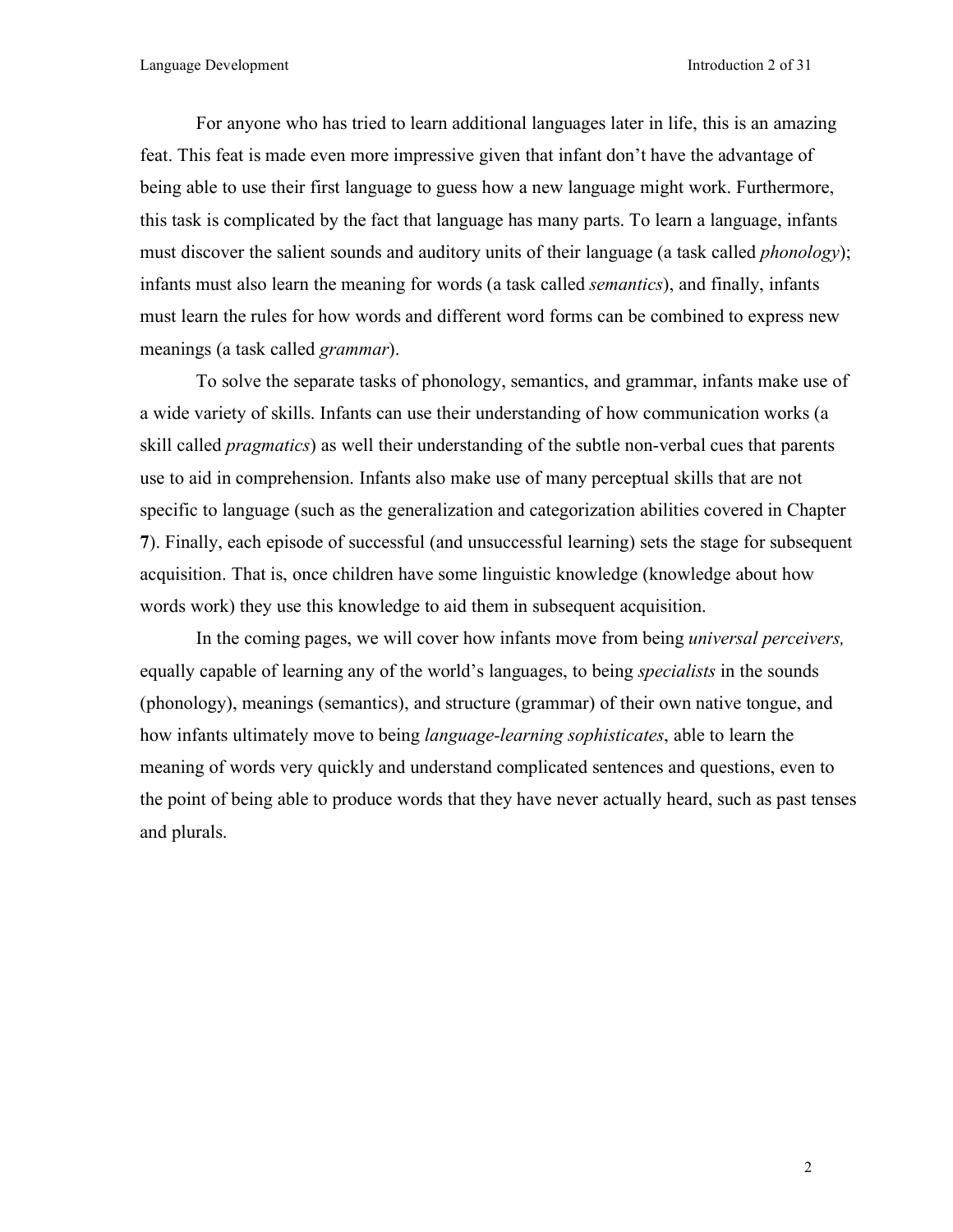#### **The Universal Baby: Birth – 6 months**

Infants come into the world ready to learn any one, or more, of the world's languages. The first six months of life is a time of many changes corresponding to infants' growing ability to communicate with the people around them, perceive the sounds of speech, recognize the melody of their native language, and begin to make the first connections between sight and sound.

#### *Early Production and Social Skills*

Newborns typically communicate their needs by crying. These cries are reflexive responses to feelings of hunger, sleepiness, or discomfort. During the next few months, young infants start making more intentional vocalizations – first vowel-like cooing sounds and then exploratory sounds such as raspberries and lip smacking and eventually alternations of vowellike and consonant-like sounds that combine to resemble syllables.

Infants receive and respond to social and affective communication from a very early age. A normal-hearing newborn will respond to sounds with an eye blink or a startle response or by crying, and may also turn their heads in the direction of sounds. Newborns will also react differently based on the affective quality of the caregiver's voice. Also, infants make eye contact with speakers by 2 months of age. (See part 4 for chapters that more thoroughly describe the social-emotional development of infants). These behaviors may help encourage caregivers to communicate more with infants. And it is possible that the emotional information infants derive from speech motivates them to attend more carefully to speech and encourages language acquisition.

#### *Early Speech Perception*

In stark contrast to their limited social and productive abilities, infants possess remarkable perceptual abilities at birth, and even before (Chapters 3 & 5). Normal-hearing infants are born with an extremely acute perceptual system. They are able to differentiate many of the speech sounds that distinguish words across all of the world's languages, even when the differences are very subtle.

For example, take the difference between the [p] in "pat" and the [b] in "bat". Both of those speech sounds are produced with the same articulatory movements (i.e., putting the two lips together and then releasing them and vocalizing). The only difference between the two is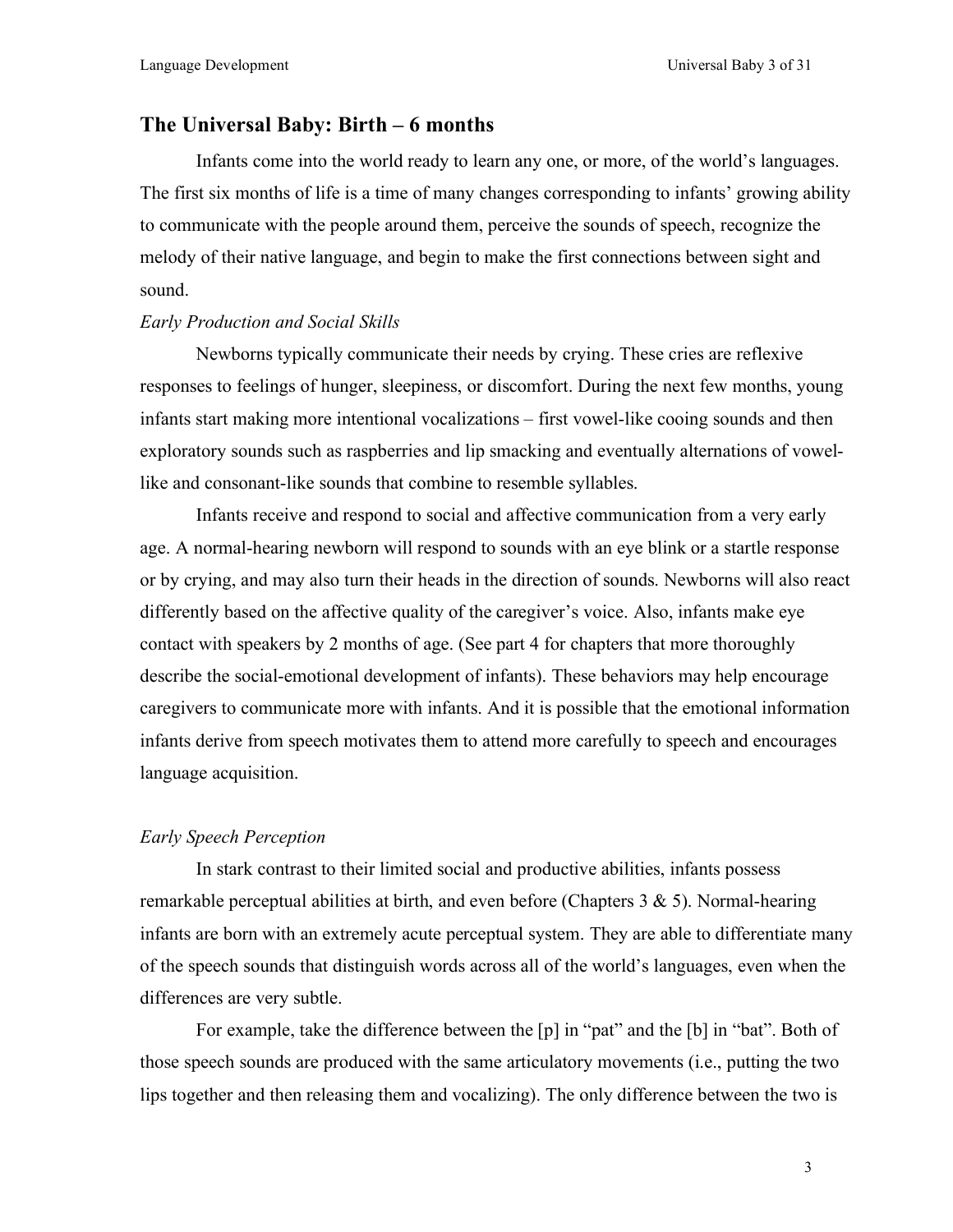that for the [b] there is no or very little time between the release of the lips and the beginning of the vocalization whereas for the [p] there is a short  $(< 100 \text{ ms})$  lag between the release of the lips and the beginning of the vocalization. This meaningful difference between vocal sounds is called a *phonemic contrast*.

In the late 1960s, Peter Eimas and his colleagues tested young infants' discrimination of these two speech sounds (Eimas et al.,1971). They chose this contrast to test because earlier work had shown that adults discriminate those sounds *categorically*. That is, synthesized samples that they heard that had a lag between the release of the lips and the vocalization ("voice onset time" or "VOT") of 0 to 20 ms they heard as [ba] and all examples that had a VOT of 40 ms or greater were heard as [pa]. Adults are unable to discriminate differences that fall within the same category (e.g., a 0 ms VOT vs. a 20 ms VOT) but are able to discriminate the same difference when it falls *across* different categories (e.g., a 20 ms VOT vs. a 40 ms VOT). This kind of effect is called *categorical perception*.

Eimas et al. tested 2-month-old infants' discrimination of those sounds using the *High Amplitude Sucking Procedure* (see Figure 1). They found that 2-month-olds could detect 20 ms changes in VOT when the 20 ms change crossed phoneme boundaries but not when they fell into the same category. These findings showed that very young infants not only can discriminate /b/ and /p/ but do so categorically, as do adults.

That investigation sparked an enormous amount of research, which has shown that young infants are able to discriminate many different speech sounds. For example, within the first 6 months of life they are able to discriminate [b] and [d], [r] and [l], [m] and [n], [w] and [y], and [b] and [w] (Jusczyk, 1997). There is also evidence that young infants are able to discriminate some speech sounds that their adult counterparts are not able to discriminate. For example, 6- to 8-month-olds in Japanese-speaking environments are able to discriminate [ra]- [la] whereas their adult counterparts have much difficulty.

Findings like these have led to a common view that infants are born as *universal language perceivers*. That is, they are able to discriminate all sounds that could possibly be relevant for any of the world's languages. However, while their speech perception capacities are very acute at birth, much of their speech discrimination abilities are shaped and enhanced by the language(s) that they are exposed to. In the next section we will see how infants' speech discrimination abilities change to fit the language they are exposed to.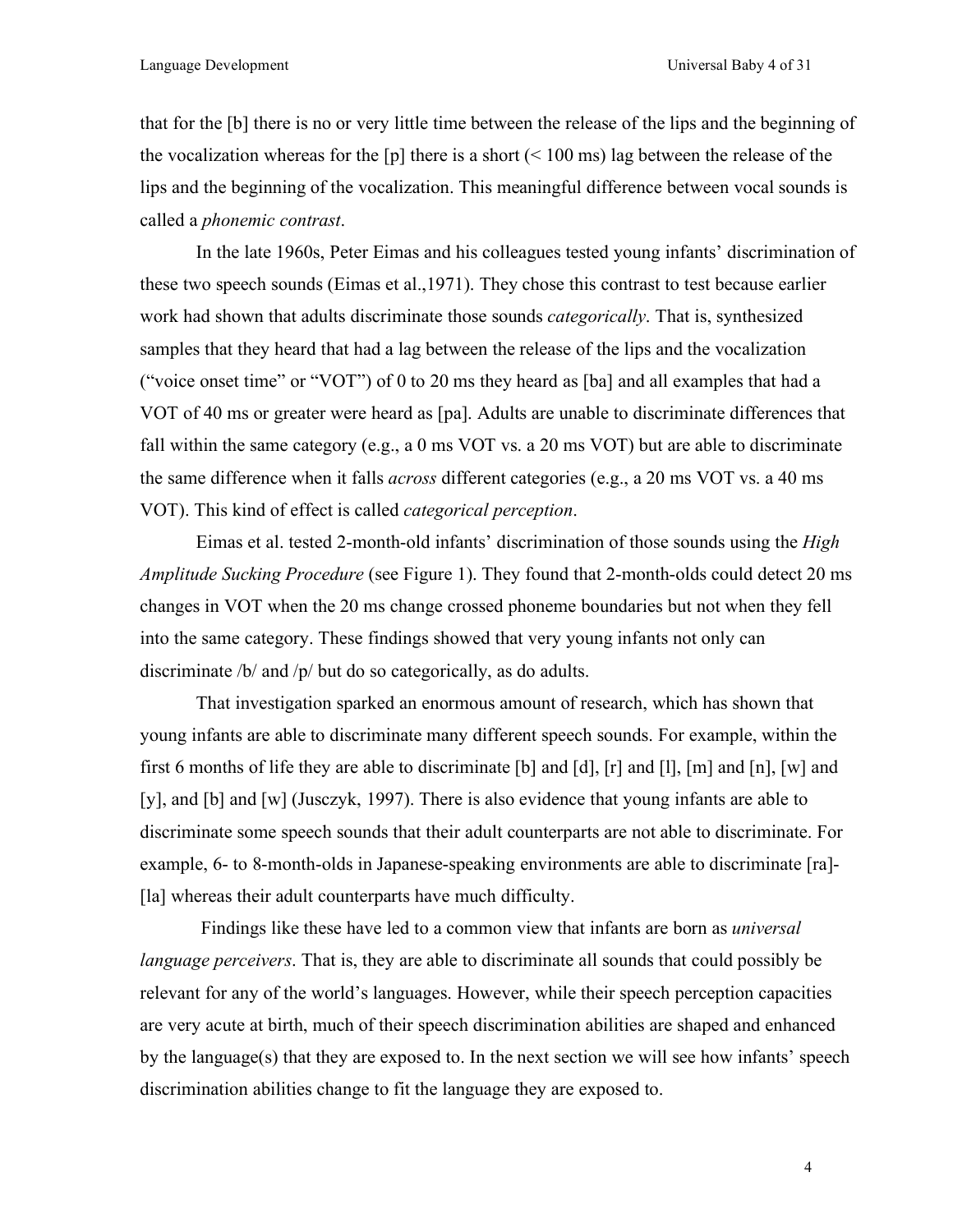Even by birth infants have had some linguistic experience. In utero, the fetus is able to hear some sounds, including the mother's voice. Several investigations have shown that newborns have already learned some characteristics of their mother's speech patterns. DeCasper and Fifer (1980) used another sucking methodology to investigate newborn's preference for their own mother's speech to the speech of another woman. They found that newborns sucked faster in response to their own mother's speech patterns. Using similar methodology, Mehler et al. (1988) found that newborns could discriminate between their own language and some foreign languages.

How are newborns able to make such distinctions between their mother's and a stranger's speech or between different languages at birth? Recent investigation has shown that newborns' discrimination for different languages happens when the rhythmic and intonational properties (called *prosody*) of the languages differ substantially (Nazzi et al., 1998). They can even discriminate the languages when the speech is filtered in a way that removes all information except the rhythm and intonation. Importantly, these are the very properties that are available to the fetus *in utero*, suggesting that fetuses become sensitive to the rhythmic and intonational properties of their mother's speech and their native language from prenatal experience in the womb.

By 6 months of age, infants' experience with language allows them to recognize wellformed phrases or sentences. Thus, infants show a preference (measured by duration of looking time) for sentences that have pauses inserted *between* clauses to sentences with pauses *within* clauses, even when the speech is similarly filtered. For example, infants preferred passages like "The cat chased the mouse. [pause] The mouse ran into the hole. [pause] The cheese was…" to passages like "The cat chased [pause] the mouse. The mouse ran into [pause] the hole. The cheese was…." It is possible that early sensitivities to rhythmic and intonational properties of speech may ultimately contribute to learning about the grammatical organization of speech.

#### *Multimodal Perception*

Acquiring language requires not only learning about speech sounds, but also being able to connect what one sees with what one hears. There is evidence that infants have the perceptual capacity to relate the two at a very young age. In one study, 2-month-olds were presented with two videos simultaneously – one of a woman producing an /i/ sound and one of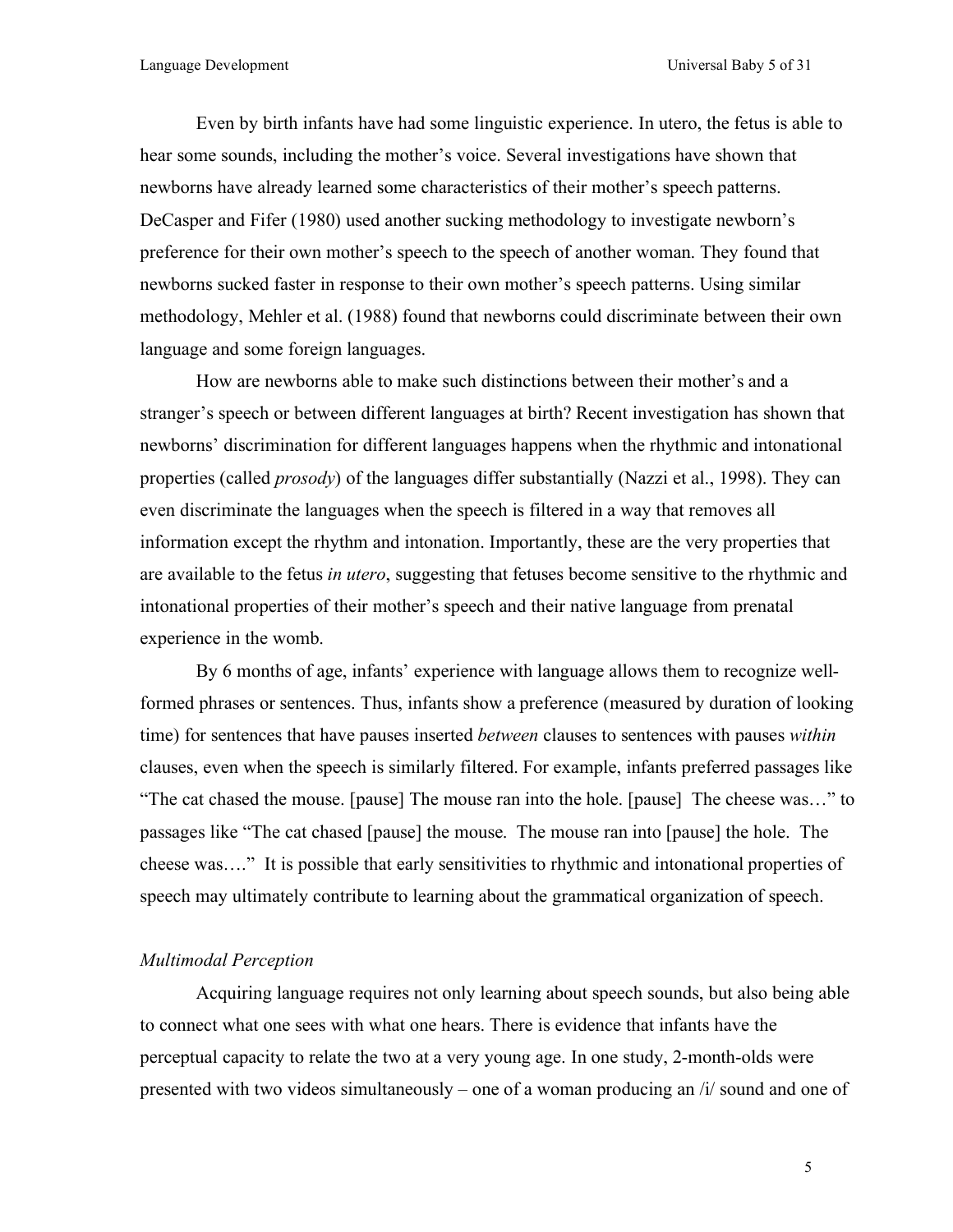the same woman producing an /a/ sound with only one of the corresponding two vowels presented at a time. Infants tended to look longer at the matching video for both of the vowels, suggesting that they detected the association between the shape of the articulations and the sounds that they produce (Kuhl & Meltzoff, 1982). The findings that infants are sensitive to the association between auditory and visual aspects of speech are one example of infants' integration of information from multiple sensory modalities when forming percepts about the world. Numerous investigations have shown that young infants are highly sensitive to the events in the world that are conveyed through multiple sensory modalities.

Perhaps the most dramatic evidence of relating what infants hear with what they see comes in the form of early "word learning." That is, part of the earliest language acquisition involves learning associations between the sound patterns of words and meaning. Recent investigations have shown that by 6 months of age, infants are already starting to learn the meanings of some very common words. Using the Preferential Looking Paradigm (see Figure 2), Tincoff and Jusczyk (1999) presented 6-month-olds with two videos, one of their mother, the other of their father, playing side-by-side simultaneously. They also presented them alternating recordings of a voice saying "mommy" or "daddy". They found that the infants looked more often at the correct video than the other video in response to hearing the words. Of course, it is not known whether or not 6-month-olds know that speech sounds "mommy" and "daddy" actually refer to their own mother and father or if they simply have noticed that those speech sounds and objects are associated (e.g., simply noticing that they tend to hear "mommy" when mother is present). More advanced, *referential,* word knowledge (knowing that words can "stand for" objects) is thought to come at a later age, which will be discussed in the final section.

#### *Universal Baby Summary*

Investigations over the past 35 years into the speech perception abilities of infants have begun to uncover the remarkable perceptual capacities that develop even before birth. These early perceptual abilities enable young infants to detect the subtle properties in speech that distinguish words, acquire knowledge about the rhythmic and intonational properties of the ambient language, link speech sounds to the facial articulatory movements that form them, and learn the names of some common objects in their world, such as their own mother and father.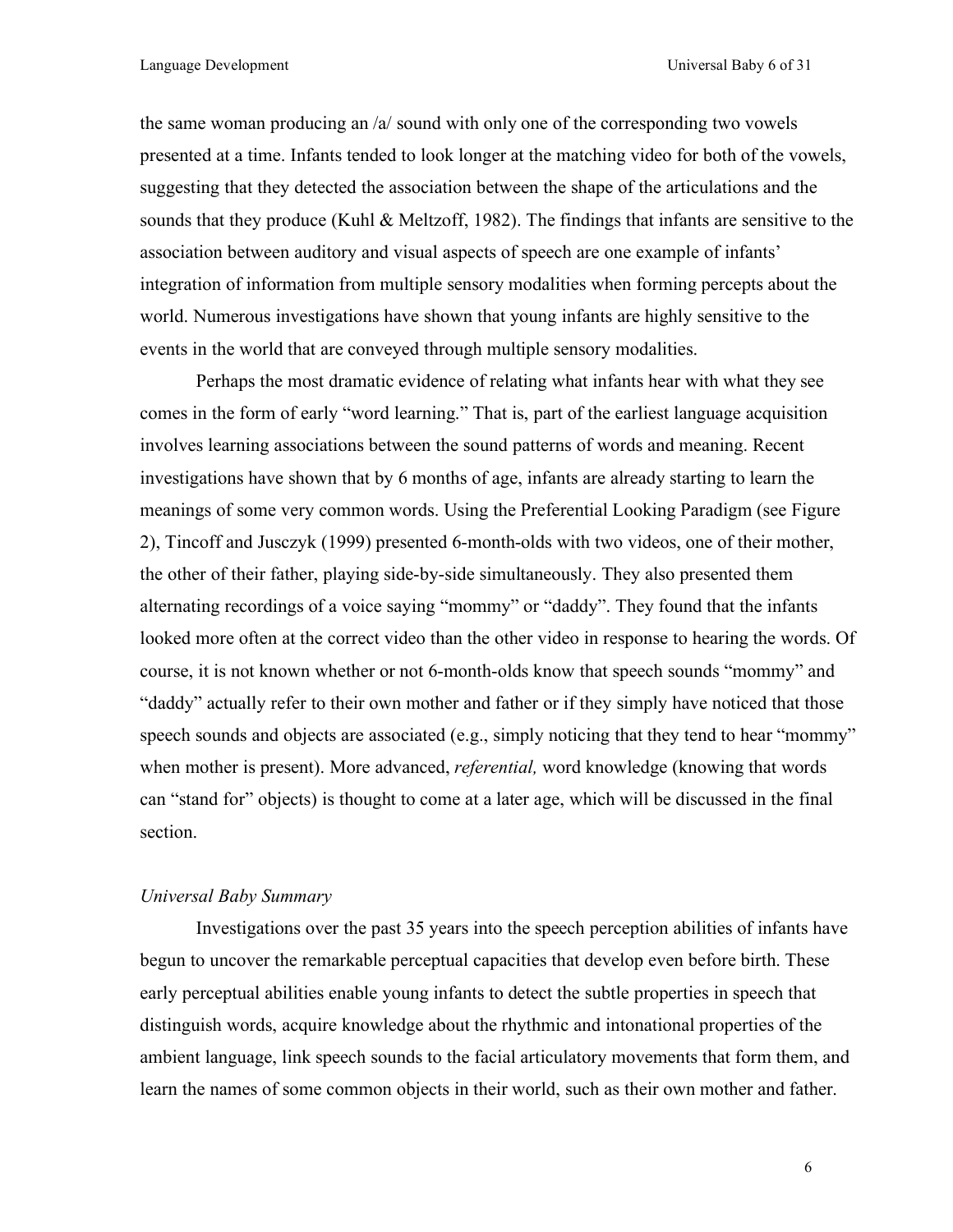# **The Native Language Specialist: 6 – 12 months**

Toward the end of the first year of life, infants begin to exhibit a developing knowledge of, and specialization for, their native language. This specialization includes a newfound ability to babble and understand social cues (see Chapter 15), losing the ability to distinguish some non-native sounds, and learning to use certain acoustic properties to segment the fluent flowing stream of speech.

#### *Production and Developing Social Skills*

Infants make vocalizations from birth but around 6-7 months they typically begin producing an important type of babbling, which is called canonical or *reduplicated babbling* and is characterized by repetitions of the same speech sounds, such as "ga-ga", "ma-ma", "googoo". The characteristics of early babbling may reflect fundamental constraints of the vocal apparatus. MacNeilage and colleagues (2000) have found that certain consonant-vowel combinations within syllables tend to co-occur as a result of how the tongue is positioned. For example, consonants that are produced with the tongue placed forward in the roof of the mouth tend to co-occur with vowels that are articulated with the front part of the tongue raised (e.g., "day") whereas consonants that are produced with the back of the tongue placed in the back part of the mouth tend to co-occur with vowels that are articulated with the back part of the tongue raised (e.g., "go").

Babbling also appears to happen with the hands. Both normal-hearing infants and deaf infants make rhythmic gestures with their hands in a way similar to vocal babbling, and both babble vocally. Thus, some have proposed that both types of babbling are in large part a result of the development of motor skills. However, there is evidence that babbling (both verbal and signed) is influenced by the input to the child. Petitto et al. (2004) recently showed that the manual babbling of normal-hearing infants exposed to sign language more closely resembled the rhythmic properties of sign language than the manual babbling of normal-hearing infants exposed only to spoken language. Moreover, when infants around 11 months of age begin producing *variegated babbling*, which is characterized by strings of varying syllables (e.g., "bagoo"), infants exposed to languages of different rhythms tend to babble in ways that reflect these differences. Taken together, these findings suggest that the language infants are exposed to influences their early vocal productions. We will see below that infants' language-specific early productions mirror some of their perceptual sensitivities to language-specific input.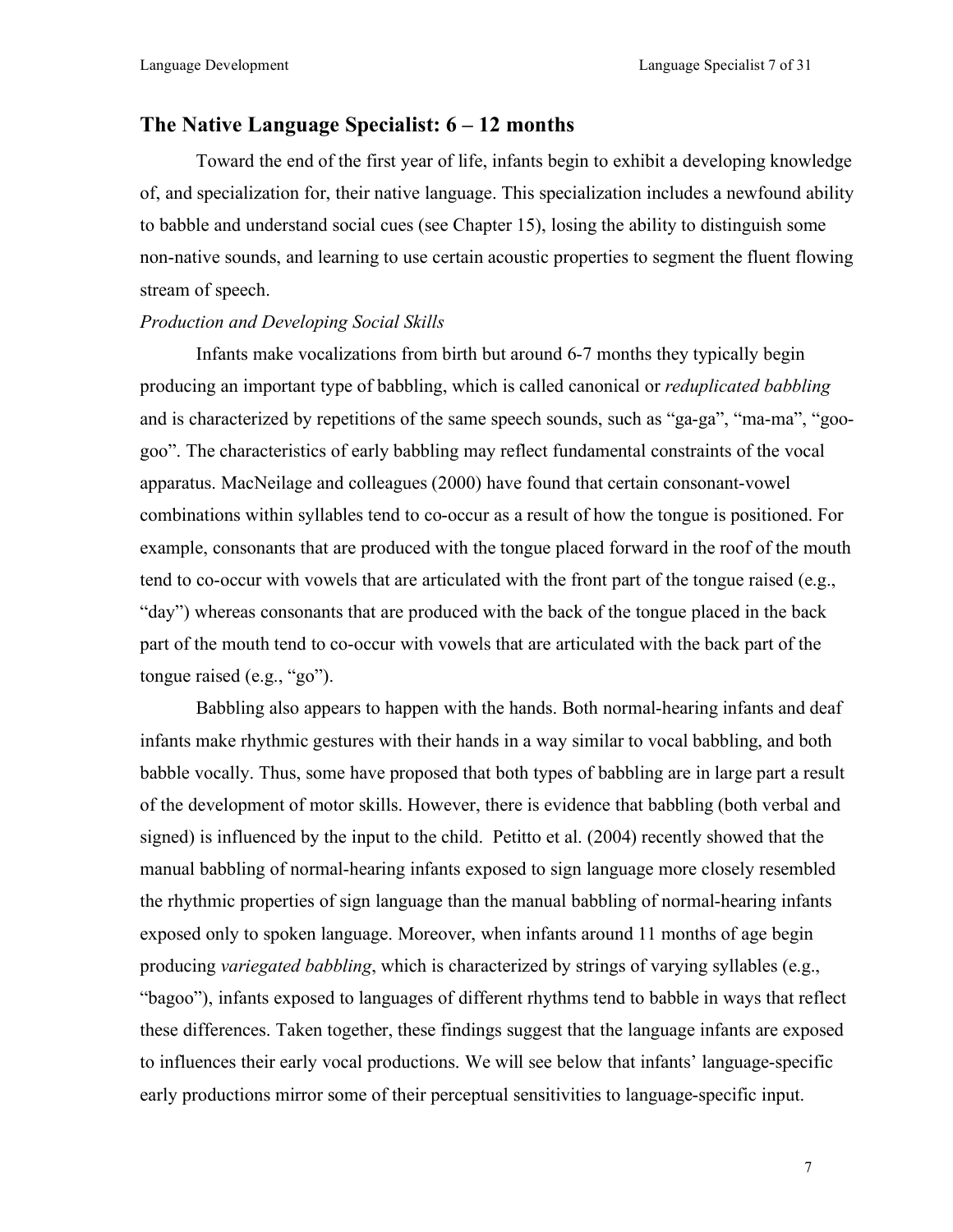While infants are producing sounds that reflect what they hear, their communication is also becoming more engaged with the people around them. They become increasingly more sensitive to emotional expression in voices and faces and become more emotionally expressive. Also, infants begin demonstrating an understanding of referential gestures. For example, while a 6-month-old will look at a pointing finger, a 9-month-old will look at what the finger is pointing at. At the same time that infants are showing better understanding of communicative intent and producing speech sounds that are beginning to take on the characteristics of their native language, numerous investigations of the speech perception and language skills of infants during the second half of the first year of life suggest that they are learning much about the structure and organization of the speech sounds in the ambient language.

#### *Shaping of the perceptual system*

Exposure to a language affects infants' perceptual systems. The most direct evidence of this comes from studies of speech discrimination in older infants. Whereas infants up to around 6- to 8-months of age are able to discriminate most speech sounds regardless of their relevance to the ambient language, 10- to 12-month-olds lose the ability to discriminate many contrasts that do not signify different words in their native language. For example, Japanese-learning 10 to 12-month-olds do not discriminate the /r/ and /l/ contrasts discussed above. For some other contrasts, the ability to discriminate improves with age. For example, French and English learning infants' ability to discriminate a contrast relevant only for English ([d]-[δ]) does not differ whereas English speaking adults can discriminate this contrast much better than French speaking adults (Polka et al., 2001). These findings and others suggest that infants begin life with some general auditory processes that allow them to discriminate many contrasts and then exposure to the ambient language influences their perceptual system and changes what they can and cannot discriminate (see Houston, 2005, for a review).

Some investigators have developed theoretical models to explain sensitivity to nonnative contrasts. Best (1994) proposed the Perceptual Assimilation Model (PAM) which posits that discrimination of a contrast depends on whether and how the two speech sounds are categorized into native-language perceptual categories (e.g., the variations of [b] that would be labeled as [b]). If the two sounds fall within one perceptual category, listeners are not likely to discriminate them. If they fall into different perceptual categories, listeners typically will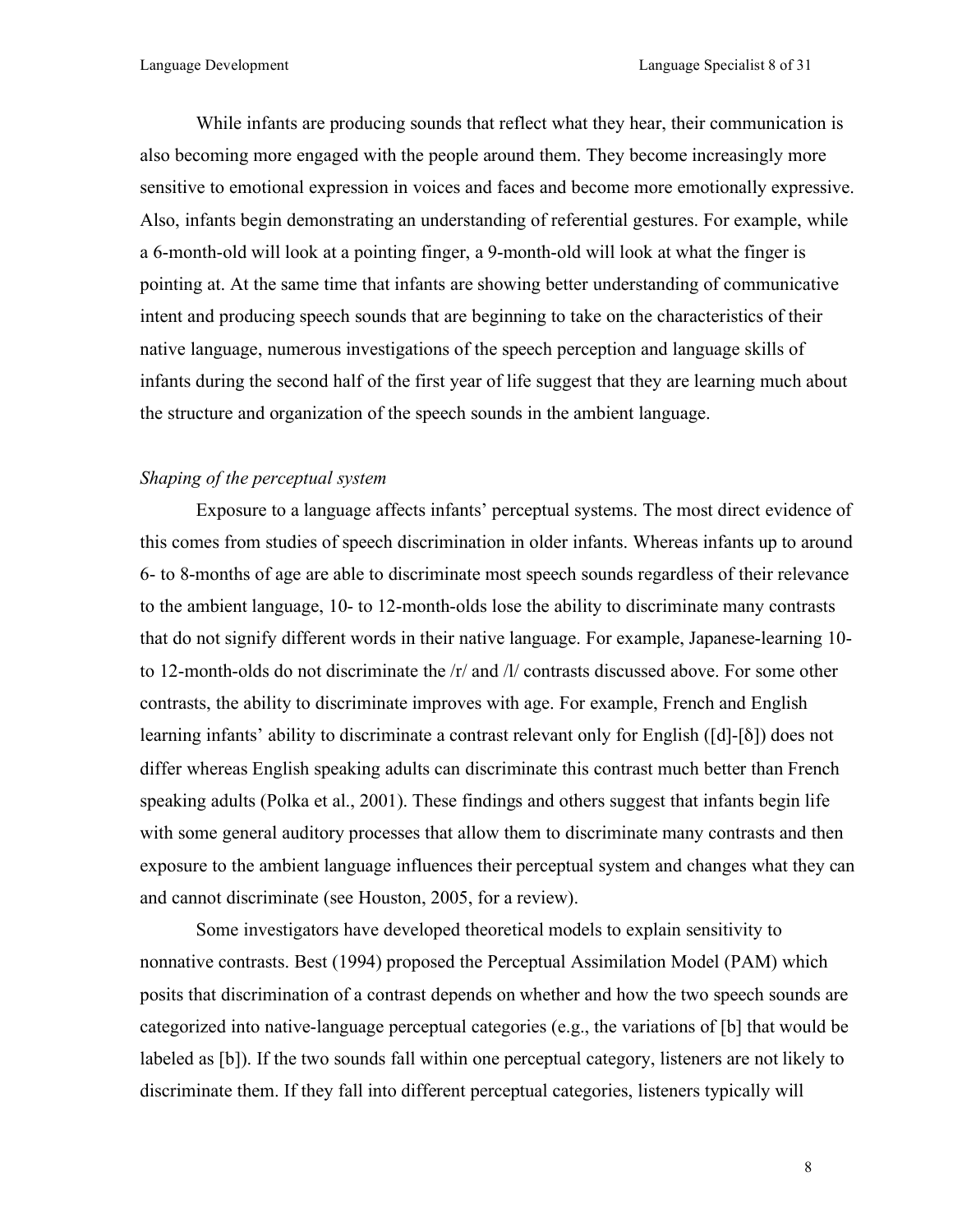discriminate them. If one or both do not fall into any native categories, then listeners are still likely to discriminate them – though less so than if they fall into different categories. Before infants have formed mature perceptual categories of sound their discrimination of contrasts are likely to be more universal and less like their adult counterparts.

Other investigators have proposed that the distribution of variants of speech sound categories in the input influences how infants perceive and discriminate speech sounds (e.g., Jusczyk, 1997; Kuhl, 1991). For example, Jusczyk (1997) proposed that the distribution of input to infants causes them to develop a perceptual weighting scheme such that acoustic features that are important for distinguishing words in the ambient language receive more attention. Thus, infants lose the ability to discriminate the non-native speech sounds that differ on features that are not relevant to their language.

Kuhl (1991) has proposed that infants' speech sound categories are influenced by the most common phonemes they hear. That is, by 6 months of age, infants' become sensitive to common acoustical values and form perceptual prototypes based on them. These prototypes act like a magnet; indeed, variations of speech sounds surrounding the prototype are perceived as being equivalent as the prototype. Evidence for this effect comes from studies which show that infants are less likely to discriminate between a prototypical sound and a nonprototypical sound than a pair of nonprototypical sounds–even when the two pairs of sounds are acoustically equally dissimilar.

#### *Computations of the ambient language*

Much of what infants learn about language appears to occur by them spontaneously picking up on regularities in speech rather than by being explicitly taught. In this way, infants are viewed by many as *statistical learners*–they encode speech sounds and implicitly compute how often sounds occur and their sequences. There are two types of evidence for this view. One type of evidence is indirect. Several studies have shown that infants become sensitive to properties of their native language that they would not likely become sensitive to unless they were computing the frequency of occurrence of speech characteristics. For example, there are many more 2-syllable words in English that begin with a stressed syllable (e.g., *doc* tor) than with an unstressed syllable (e.g., gui *tar*). Using the Headturn Preference Procedure (see Figure 3), Jusczyk et al., (1993) presented 6- and 9-month-olds with lists of both kinds of words. The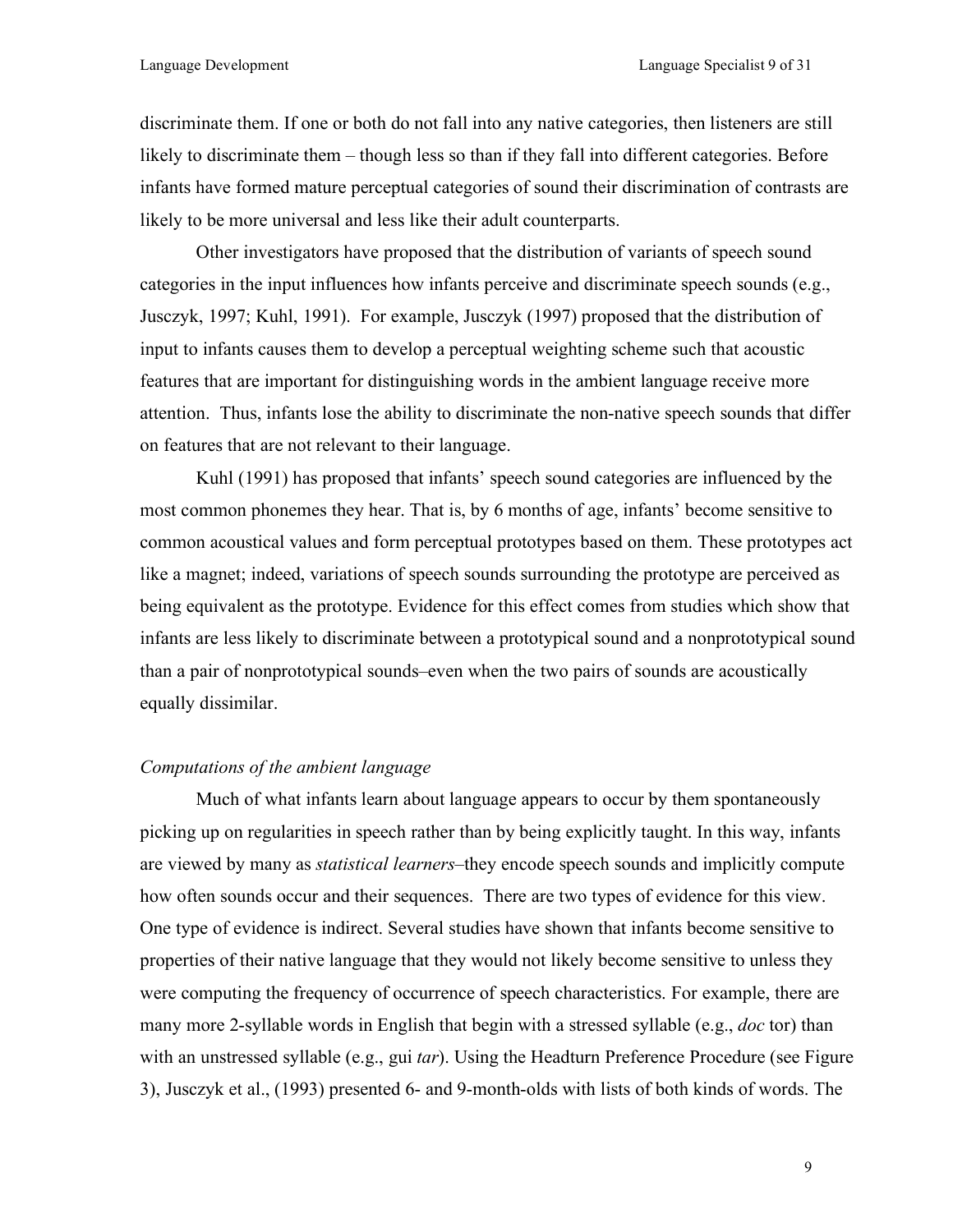6-month-olds showed no preference for either kind of words, whereas 9-month-olds oriented longer to the words that follow the predominant stress pattern of English – i.e., they begin with a stressed syllable.

Similarly, investigators have found that 9-month-old infants but not 6-month-olds orient longer to non-words made up of phoneme sequences that are more common in their native language (e.g., "bis") than phoneme sequences that are not common (e.g., "zeeg"), even if the phonemes themselves were common in the native language (Friederici & Wessels, 1993; Jusczyk et al., 1994). The findings suggest that infants become sensitive to the frequency of occurrence of syllable stress and orderings of phonemes in the ambient language between 6 and 9 months of age. Presumably, they become sensitive to these properties by implicit computations of the speech sounds that they hear.

Another type of statistical learning is infants' sensitivity to the *transitional* probabilities of syllables (e.g., the probability that given syllable X the next syllable will be Y is the transitional probability of XY). To see how this might work, consider a baby whose name, let's say, is Julie. The baby will hear her name on many occasions, but embedded in different speech contexts – "Hello, Julie, how are you?"; "Don't worry Julie, mommy's here"; "Where are Julie's socks?". In all these, and countless other sentences, the one constant is the bisyllable "Julie" – the syllable 'Ju' is always followed by the syllable 'lie' (thus the transitional probability of 'lie' following 'Ju' is close to 1.00).

In a recent study Saffran et al.(1996) investigated 8-month-olds' sensitivity to the transitional probabilities of syllables in an artificial language. They presented infants with 12 consonant-vowel (CV) syllables for two minutes at a constant rate. The syllables were organized into four 3-syllable sequences (e.g., /da/ro/pi/) and the order of the sequences was balanced so that each sequence was followed by and preceded by the other three sequences an equal number of times. Thus, each pair of syllables either had a 1.00 probability of cooccurrence (e.g., /da/ was always followed by /ro/) or a .33 probability of co-occurrence (/pi/ was followed by three different syllables). After the 2-minute exposure, infants were presented with repetitions of 3-syllable sequences that were either 1.00 probability sequences (e.g., /da/ro/pi) or .33 probability sequences (e.g., /pi/go/la/ or /tu/da/ro/). Infants oriented longer to the .33 probability sequences, suggesting that they learned something about the transitional probabilities of the syllables.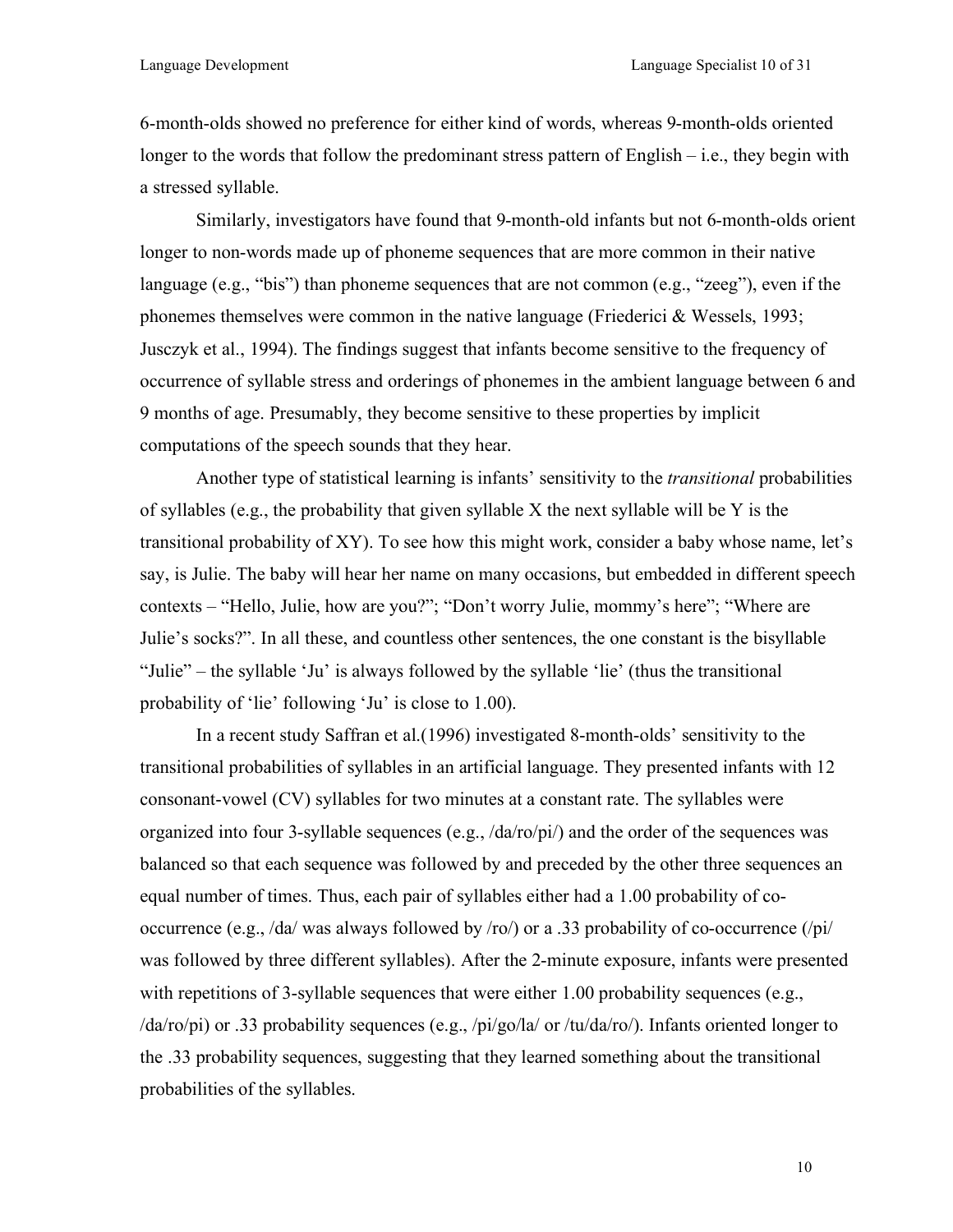These findings provide evidence that by 8 months of age, infants' perceptual and cognitive abilities allow them to implicitly encode "statistical" information about speech sounds and lend support to the idea that infants' sensitivity to the properties of the language, such as rhythm and phoneme ordering, is a result of implicitly performing statistical computations of the ambient language.

#### *Segmenting words from fluent speech*

When we speak, words flow together fluently without any obvious pauses or other markers of where one word ends and the next begins. We can appreciate this when listening to a person speaking an unfamiliar language. It sounds fast, like there is nothing to distinguish one word from another. But this perceptual effect occurs only because we do not know the words of the language. For infants coming into language for the first time, their impression of the language they are learning may be similar to ours when we hear a foreign language. While speech to infants differs from that used to speak to adults, infant-directed speech is also continuous with no clearly marked word boundaries (van de Weijer, 1998). In order to learn the meanings of words, infants must find (or *segment*) them in fluent speech. But how do they do this before they know many words? Investigations of infant speech segmentation show that infants' sensitivity to the properties of the ambient language plays a large role in their segmentation of words from fluent speech.

In a seminal study, Jusczyk and Aslin (1995) investigated infant word segmentation. Using the headturn preference procedure (see Figure 3), they familiarized 7.5-month-olds with two passages, each of which contained a target word six times. Then they presented infants with repetitions of four words – one word repeating during each trial. Two of the words were those that had occurred in the passages; the other two words did not. Infants attended longer to the words that were in the passages than to the other words, suggesting that they were able to segment words from fluent speech. Follow-up investigations have shown that English-learning 7.5-month-olds are not able to segment all words from fluent speech. They can segment ones that follow the predominant stress pattern of English (e.g., doctor, candle) but not ones that follow the less common stress pattern (guitar, surprise). These findings suggest that Englishlearning infants' sensitivity to the rhythm of their language influences their ability to segment words from fluent speech. Similar investigations have shown that English-learning infants'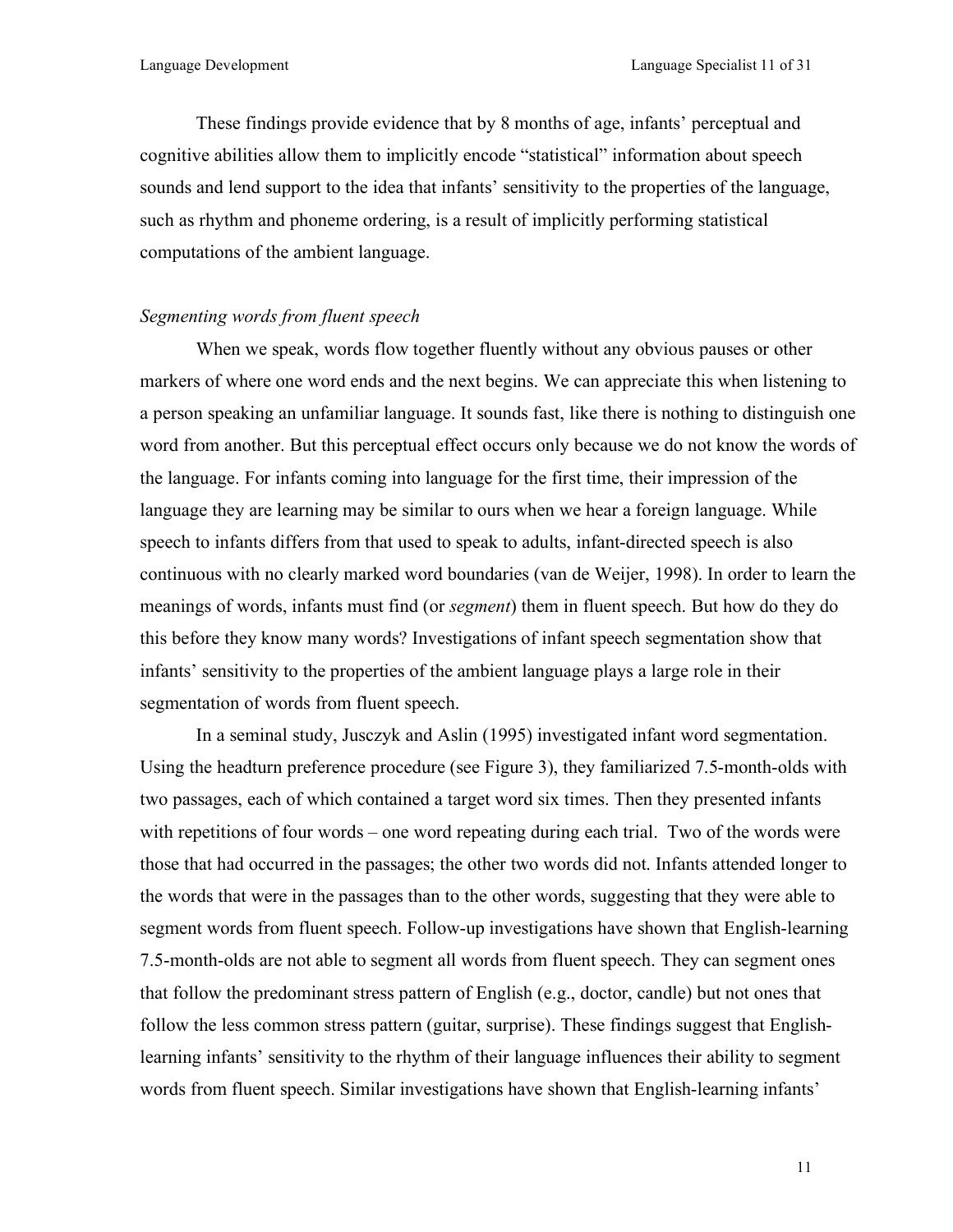sensitivity to the orderings of phonemes in the ambient language also plays a role in segmentation (see Houston, 2005, for a review).

*Language specialist summary*

During the second half of the first year of life, infants become much more engaged with their caregivers and perhaps show a desire to communicate with language. This is evidenced in two ways. One is that infants begin to produce sounds that sound more and more like the language they are hearing. Another is that they are encoding statistical properties of their language into memory, suggesting that, at least on some level, they are attending to the speech that is around them. These skills converge on an important ability for developing a vocabulary– the ability to segment words from fluent speech. Being able to segment and encode the sound patterns of words from fluent speech puts infants in a position to learn the meanings of those words.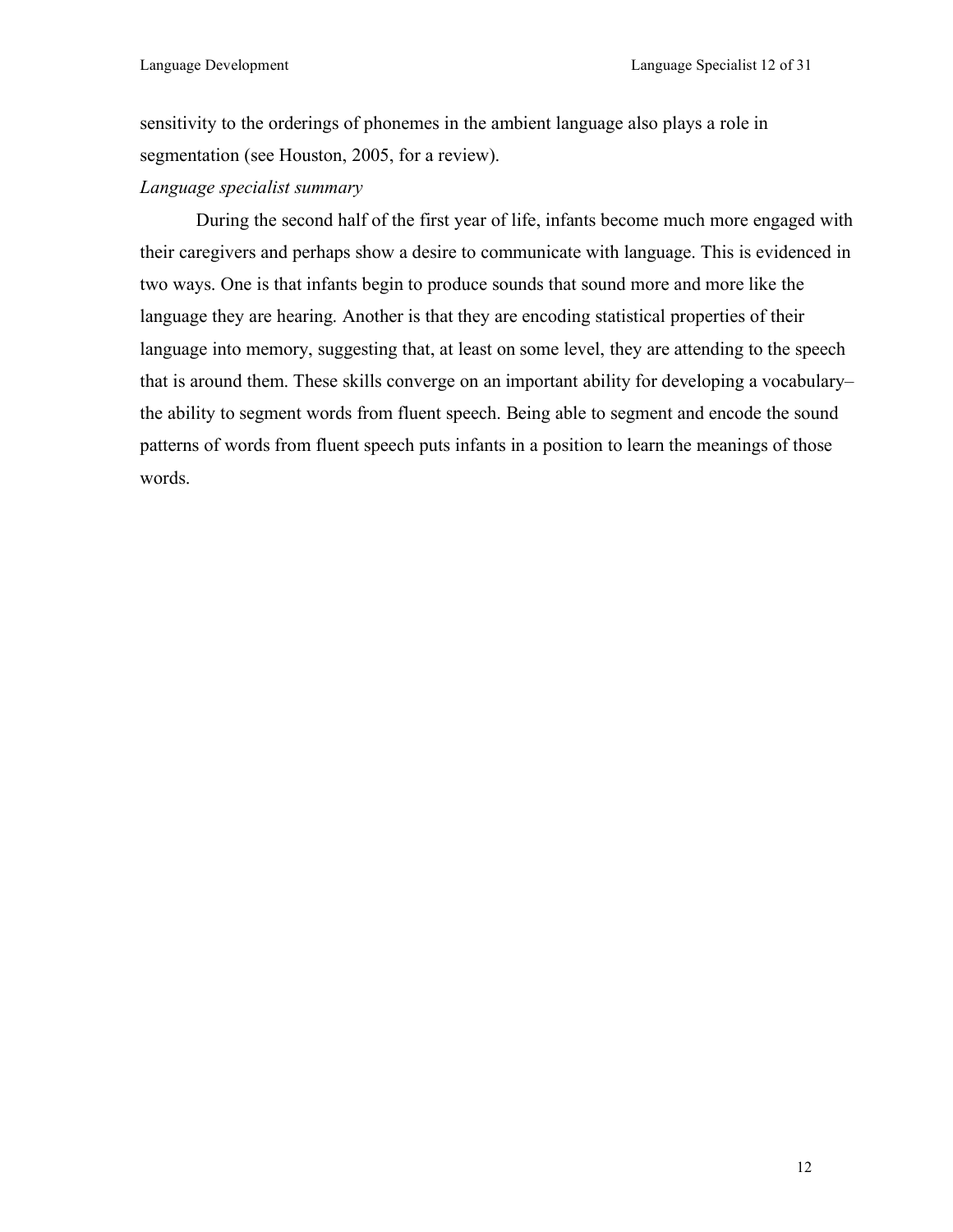#### **Language Learning Sophisticate: 12 – 18 months**

A child's second year of life is an exciting time. Along with the advent of their very first recognizable words, children transform into what Pinker (1994) referred to as "vacuum cleaners" for words, acquiring up to nine new words per day. Not only do infants in this stage quadruple the size of their vocabulary, but also they begin to use words productively in a way that helps communicate their needs. For example, a 15-month-old might say "cookie" to mean "I want a cookie," or "no" to refuse a piece of broccoli. For parents, the advent of this single word stage is a good thing, because it allows for a specificity of communication that was lacking at earlier stages. For infants, it is a time when they are truly beginning to grasp all the skills of learning to link sound to meaning: from social pragmatic abilities, to discovering appropriate constraints on word learning, and even to understanding the rudiments of grammar. In short, infants are becoming language learning sophisticates, with all the necessary abilities in place to 'explode' into language.

To see the complexity of this task, consider a mother trying to teach her child the word for pig. "Hey look at the big pig!" she says. The child must not only understand that labeling is what mom has in mind; then they must correctly identify the appropriate word to link in the speech stream (not "the" or "big"), and also somehow figure out that the label refers to the animal not to its ears or the sound it is making. And then the infant needs to do this many hundreds more times in learning the names of objects, often in situations where mom doesn't explicitly label what she is talking about – perhaps even using the word when the referent isn't even present. This is the essence of the new language learning sophistication that infants exhibit as they enter the second year of life. This sophistication comes from a combination of social pragmatic understanding, an understanding of constraints on the possible meanings of words, and a newfound expertise with linguistic rules (called grammar).

#### *Social Pragmatic Understanding.*

If the essence of language understanding is linked to understanding of communication (see Chapter 15), then this is the age at which infants first seem to "get" what the caregiver is trying to talk about. They seem to have what MacNamara (1982) called a "naming insight;" they ask their parents and practically anyone else: "what's that?" It is as if they have discovered that they can use language to talk about the world and get what they want. Thus, infants at this age seem to reliably follow pointing and eye gaze, and they won't mislabel something that the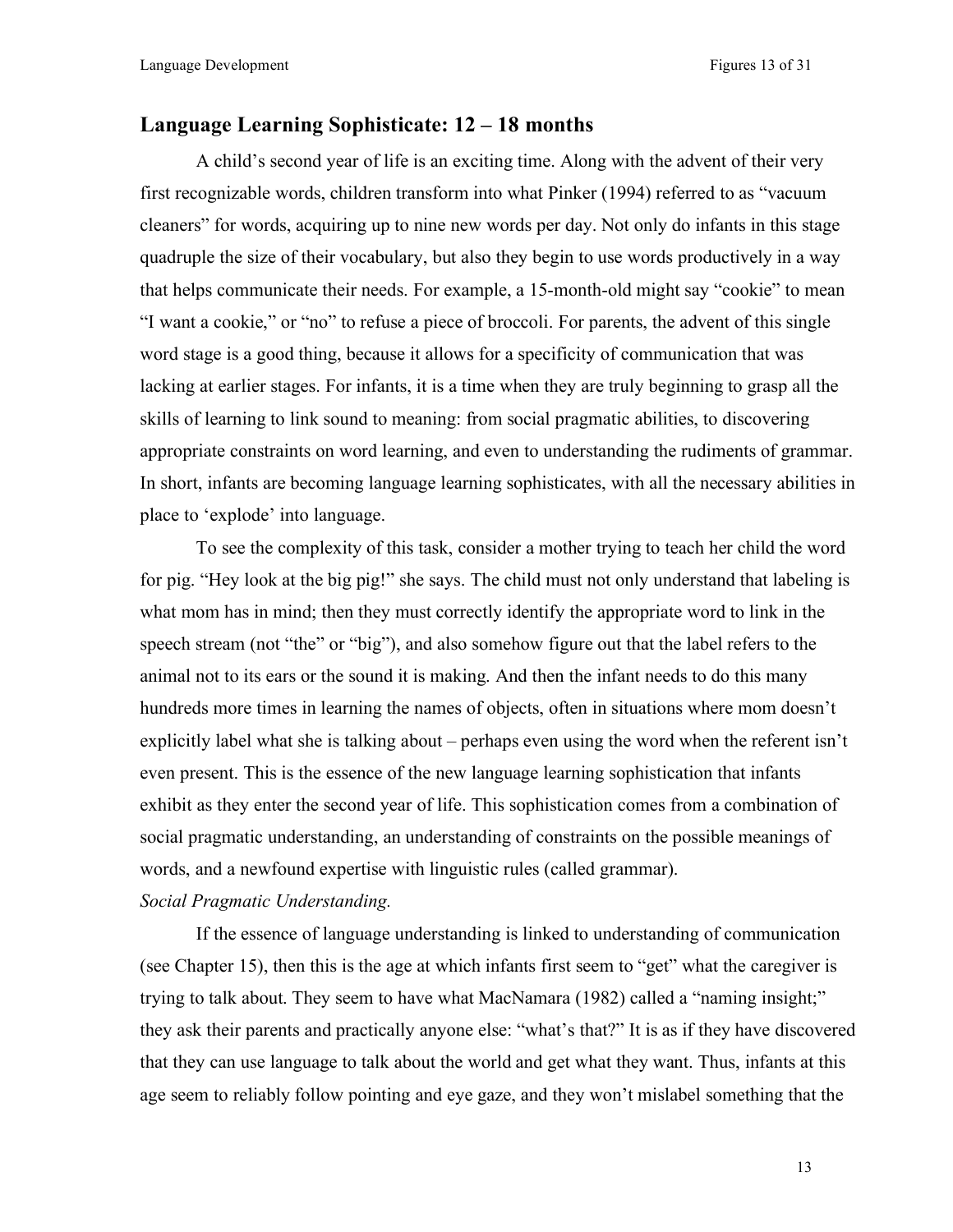experimenter didn't appear to intend to label. And most importantly, infants' ability to follow these cues is correlated with later linguistic competence (Carpenter et al., 1998)

*Social eye gaze.* A variety of studies have noticed that infants begin to successfully follow social cues such as eye gaze between 12-18-months of age. For example, Scaife and Bruner (1975) found that 100% of 11- to 14-month-olds would spontaneously look in the same direction an experimenter was looking. Recent studies have shown that infants can use this ability to learn labels. For example, using the *intermodal preferential looking procedure*, Hollich et al. (2000) had experimenters label a boring object just using social eye gaze (see Figure 4). Even 12-month-olds would resist attaching the label to the most interesting object, and 19-month-olds successfully learned that the boring object was the object the speaker intended to label. These results imply that 12-month-olds will only learn a label if the speaker is looking at the object during labeling.

*Sensitivity to referential intent*. Eye gaze isn't the only thing that infants use to determine label meaning. In another clever series of studies, Tomasello et al. (1996) found that infants could infer meaning by watching the speaker for clues for *referential intent,* or what object they meant to label. In this study, the experimenter played a finding game with 18 month-old infants. The experimenter would say that they were looking for the "gazzer." Then they would look into first one box, then another. Upon opening the first and second boxes, the experimenter made a face and shook their head as if that wasn't what they were looking for. When they opened a third box, they smiled and nodded. When tested later, infants indicated they thought the label was for the object found in the third box. Likewise, Campbell and Namy (2003) found that infants would not misattach a label heard (over a baby monitor) while infants were looking at an object. This study, and others like it indicate that infants are not only cognizant of *how* to learn words, but they also understand when *not* to learn them. Indeed, Bloom (2000) has suggested that understanding social pragmatic intent is the primary skill that infants need to learn language, and the skill that separates humans from other animals. *Other Constraints on Word Learning*

Along with developing social understanding, infants appear to have picked up several other heuristics about possible *constraints* on meaning that help them quickly to narrow the range of hypotheses about the meaning of new words.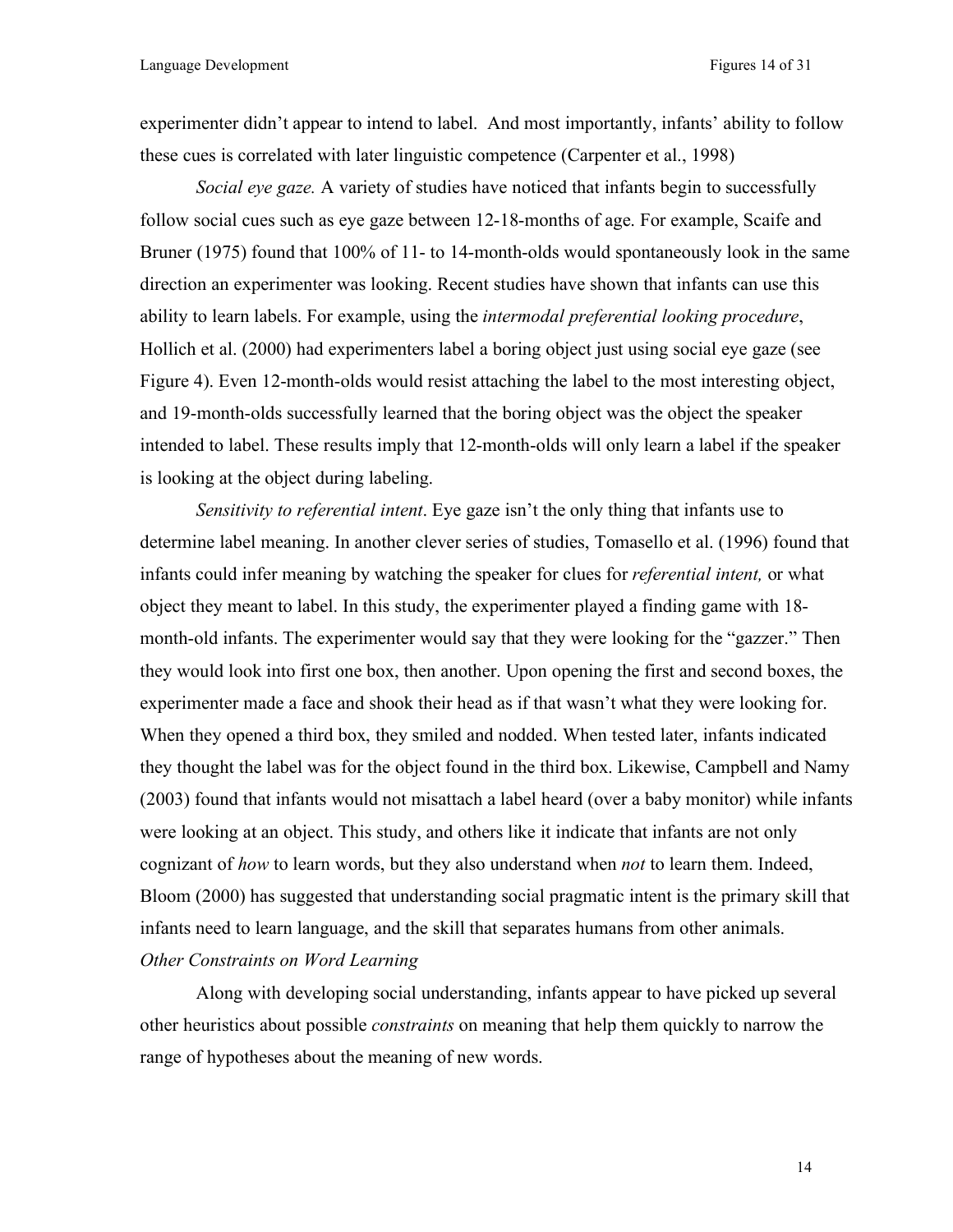*Whole object bias.* A majority of words in the vocabularies of infants are objects at the basic level of categorization (see Chapter 7): nouns such as *bike* or *bottle*, which highlight individual entities and their global shapes, rather than their constituent parts or accompanying actions. A child who assumes that novel words highlight (i.e., name) objects would be at a considerable advantage in the task of acquiring a lexicon, and there is considerable evidence for the existence of such a bias in older children. Woodward (1993), for example, presented 18 month-old children with a novel word and two possible referents. One referent was a visually attractive display representing an event (e.g., brightly colored dye diffusing through water); the other was a novel object in a static display. Despite a salience preference for the event, the children looked at the object more when asked to find the novel word.

*Lexical Contrast.* One of the easiest ways for young infants and children to learn new words is in comparison to the words they already know. Specifically, Eve Clark (1987) suggested that in a case where infants knew one word, they might infer the meaning of an unknown word. This phenomenon has also been called *mutual exclusivity*, which refers to the idea that infants know that they can exclude objects that already have labels as possible candidates for new labels (Markman & Wachtel, 1988). For example, picture an infant in a grocery store in the fruit section. The mother might say "here's an apple, and here's a mango!" Since the child knows what an apple is, learning the word for mango is easier. Indeed, even if the mother only said "Here's a mango" (when in with some apples) the child could likely infer the meaning because they already know the word for apple, and can guess that "mango" refers to the novel object.

*Categorical induction.* Children also understand something about how words referring to particular categories of objects get extended. That is, after learning a number of words, infants begin to make guesses about how words might be extended to other similar objects. This process, called *categorical induction*, is harder than it looks, because we have words to label all kinds of categories, from solid objects completely defined by shape (such as a chair) to substance terms where shape is irrelevant (such as rock, wood, or even toothpaste). Indeed, Samuelson (2002) found that children will extend a new word (for a "C"-shaped novel object made of wood) on the basis of shape, but only if the object labeled fits the category of a solid. However, if the researchers labeled an "object" not well-defined by shape (e.g. a "c"-shaped object made of glitter), then infants ignored shape–especially if they had learn a few substance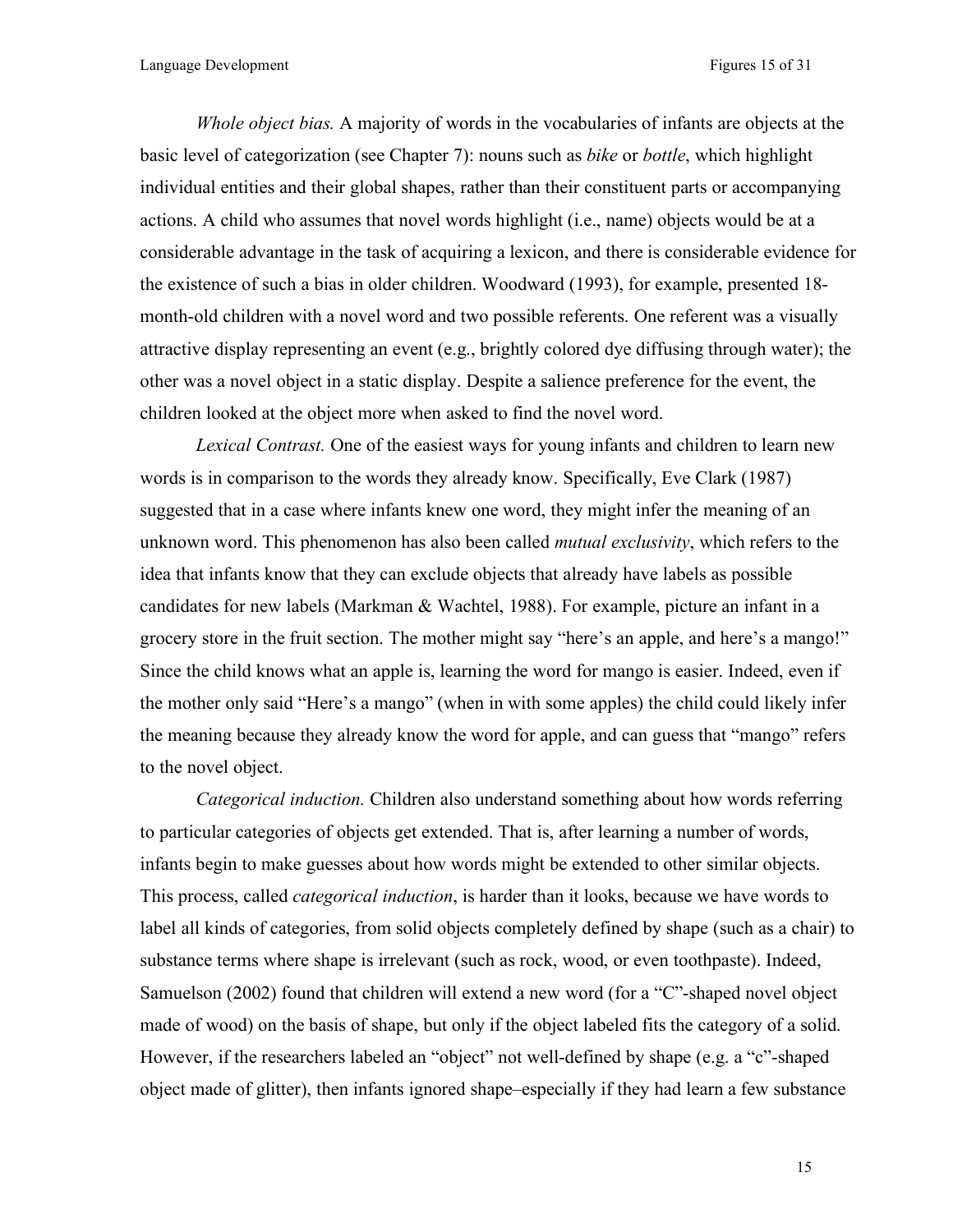terms (such as frosting, Jell-O, lotion) beforehand. This suggests that even very young infants can use what they know about the categories they already know to extend new words. *Grammatical Understanding* 

*Recognizing parts of speech*. Despite the large majority of first words being for concrete objects (which are likely easier to learn anyway), children learn words for things other than objects, and they seem to use language itself to help cue them when such learning is happening. This process has been called *syntactic bootstrapping* (Mintz & Gleitman, 2002), because infants are using grammar to discover possible meaning. Thus, for example, children assume that words proceeded by articles like 'a', 'an', or 'the' typically name objects, while words with adjective endings label properties (such as the "fepish one"). In a dramatic example of this type of ability, Waxman and her colleagues (Waxman & Booth, 2001) have demonstrated that when 14-month-olds see a purple toy and are told that "this one is blickish," these infants will extend "blickish" to other purple objects. In contrast, if told "this one is a blicket," 14-month-olds will extend the word blicket to other similarly-shaped toys. This sensitivity to *morphology* (the different forms that words can take) is one of the early signs that infants are grasping some aspects of grammar at this age and that they can use aspects of grammar in learning new words.

*Understanding word order.* Not only do infants know about parts of speech, but evidence also indicates that infants understand something about how words combine to make meaning (a rule system called *syntax)*, although these same children are not yet producing very many words in combination. In a seminal series of studies, Hirsh-Pasek and Golinkoff (1996) found that 19-month-olds would look at the correct picture when asked to "See Big Bird and Cookie Monster bending!" versus "See Big Bird bending Cookie Monster!" Notice that it is not enough to know that Big Bird, Cookie Monster, and bending are involved. That is, infants must not only know something about the individual meanings of the words, but they must also know exactly how these words combine to create new meanings.

*Question comprehension.* Finally, in addition to knowing about parts of speech and word order, by 15 and 20 months of age infants know a little bit about how questions work. To demonstrate this, Seidl, Hollich, and Jusczyk (2003) tested infants' developing understanding of questions by familiarizing 15- and 20-month-olds with a scene of an apple hitting a flower and then asking not only a simple question, such as "Where is the flower?", but also "What hit the flower?" (a question that asks for the subject of the action), and "What did the apple hit?" (a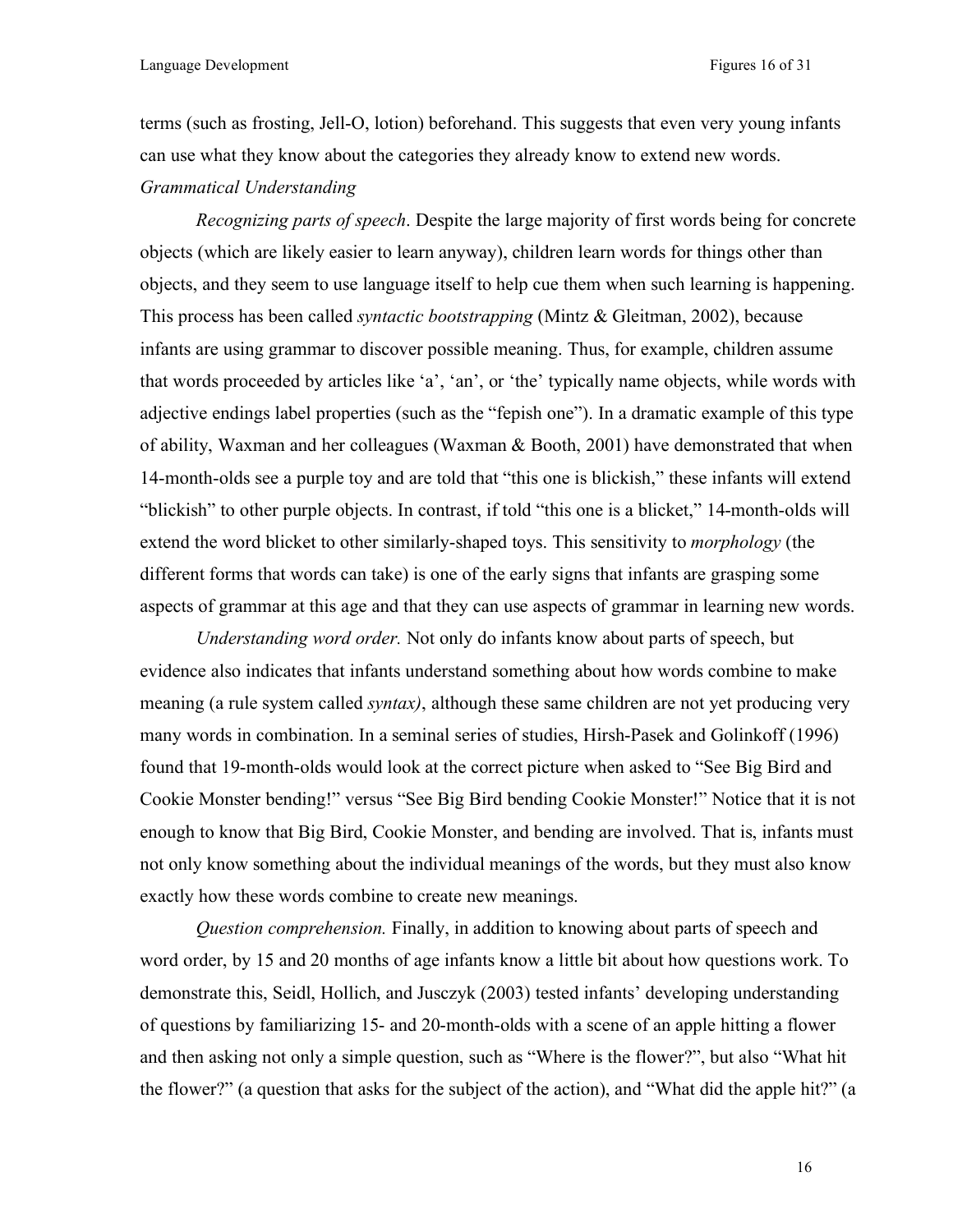question that asks for the object). Notice that the answers to these "subject" and "object" questions depend on understanding the relationships among words and how questions that start with "what" differ from questions that start with "where." Indeed, the answers to these questions are actually the opposite of the objects overtly mentioned in them. Thus, if infants were only pulling out the word "flower" when asked "what hit the *flower*?" the infants would look at the flower when they were supposed to look at the apple. Instead, both 15- and 20 month-olds looked significantly longer at the apple when asked "What hit the flower?," and 20 month-olds even looked longer at the flower when asked "What did the apple hit". These results indicate that infants have a fairly sophisticated understanding of grammar including parts of speech, word order, and question construction, before they have reached their  $24<sup>th</sup>$ month.

*The wug test.* Not only are infants aware of morphology, word order, and grammatical rules while learning new words, but if they are tested in just the right manner, some 18-montholds can produce new word forms that correspond to the rules of their native language. In one of the earliest examples of this, Jean Berko Gleason (1958) had children guess the plural form of a new word. Thus, an experimenter would introduce a new object and say, "This is a wug, see the wug." Then experimenter would introduce an identical object and say, "Now there are two of them. There are two <sup>?"</sup> Some children would inevitably complete this sentence with the word "wug*s*," even though they had never heard this plural before. These results shows that infants, who are not yet combining words productively, still know something about how to make grammatically correct new words.

#### *Language Specialist Summary*

In the second year of life, as infants say their first recognizable words, their comprehension abilities indicate a sophisticated understanding of nearly all aspects of learning a language. Infants can learn and extend a new word in as little as one repetition using social cues and cognitive constraints, such as the whole object bias or lexical contrast (using known words to learn the meanings of new words). And although the majority of words in their vocabulary are concrete nouns, they can learn and use words from all different classes, including social words such as "bye-bye" and "night-night" and adjectives such as "red" or "wooden." They accomplish this in part by using subtle grammatical distinctions in word endings (*morphology*) and ordering of the words (*syntax*) in complex questions. They even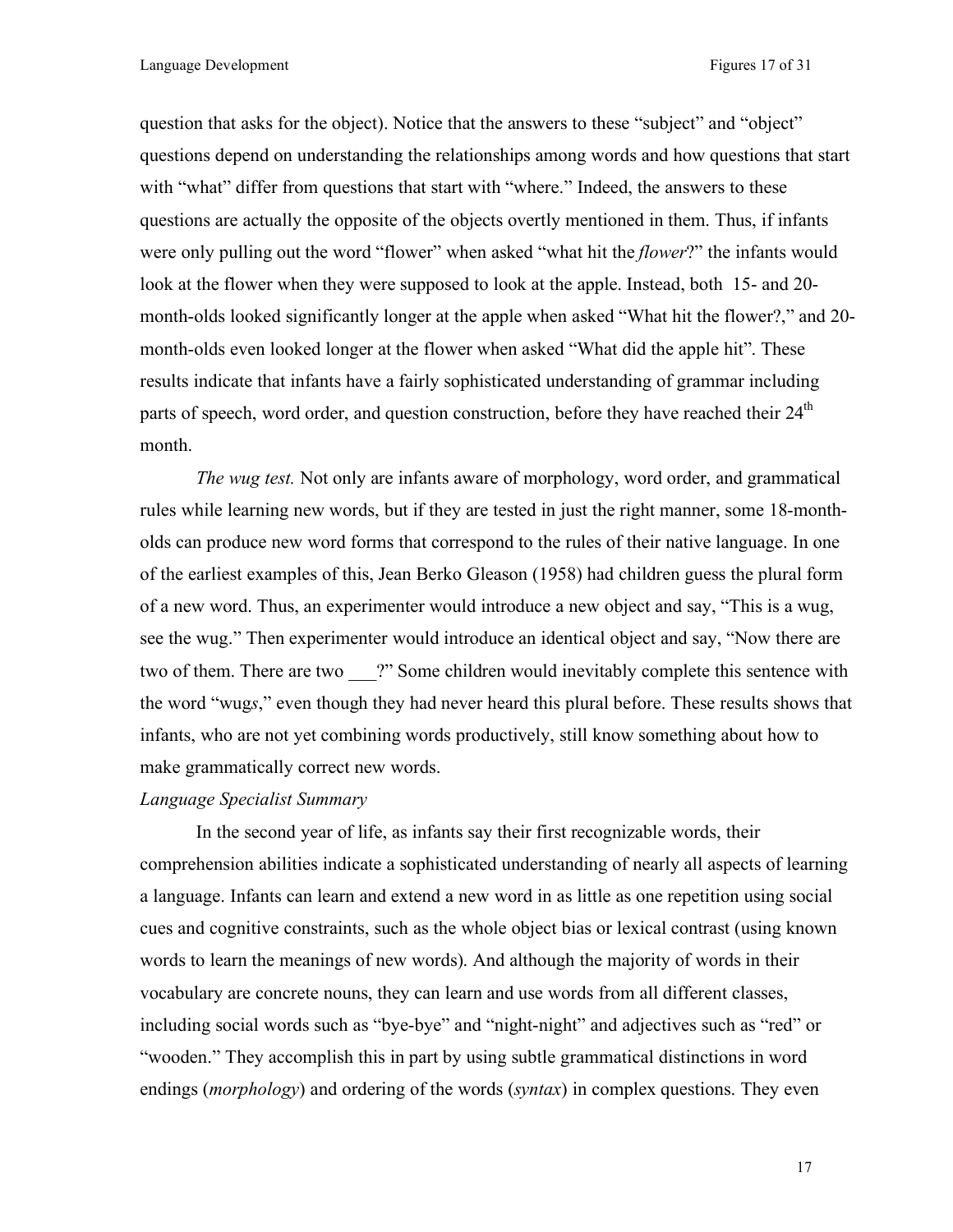indicate that they understand the difference between a question like "Where is the flower?" and "What hit the flower?" Thus, even before infants have begun to combine words productively, the available evidence suggests that all the component parts are in place for rapid acquisition of their native language.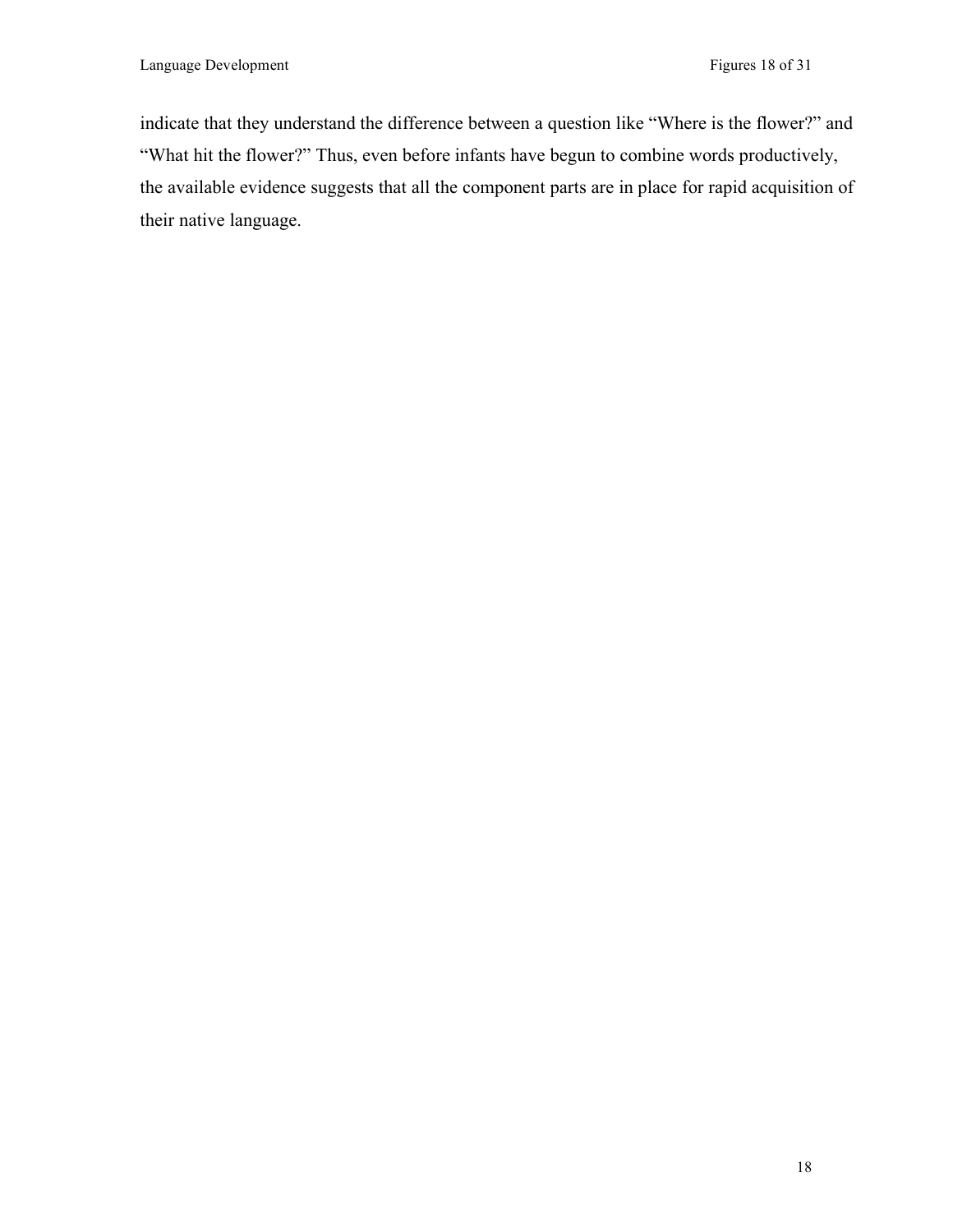# **Chapter Summary**

Over the first two years of life, infants move from the primitive communication of crying to using specific words to get what they want. Along the way, they exhibit a threefold increase in sophistication in their social production skills, cognitive/perceptual skills, and linguistic skills. In the first six months of life, babies demonstrate sensitivity to nearly all the sounds found in all the world's languages. From 6 to 12 months of age, this sensitivity combines with a newfound skill at *segmentation*, and mapping frequent words to meaning, to allow infants to demonstrate their first comprehension of words (*semantics*). From 12 to 18 months, this comprehension has lead infants to begin to express themselves with their first words and develop heuristics about how to use eye gaze and other social cues, along with other constraints to more quickly learn new words. They even have grasped the first rudiments of grammar. Together these skills at phonology, semantics and grammar put infants in the ideal position to quickly acquire their first language.

# **Checklist of key concepts**

- **Categorical Induction**: Using known words to guess how new ones might be extended to a whole category.
- **Categorical perception**: Hearing some sound differences as identical if they come from the same phonemic category.
- **Constraints**: Inferences about how new words might work.
- **Grammar**: Knowledge of the rules of combining words (syntax) and creating word forms (morphology).
- **High amplitude sucking procedure**: Using sucking as a way to test for infants' noticing sound differences.
- **Intermodal preferential looking procedure**: Using looking as a way to test infants knowing the meaning of a word.
- **Lexical Contrast/Mutual Exclusivity**: Assuming one word per object. This lead to knowledge that a new word must refer to an object that does not yet have a name.
- **Morphology**: Knowledge of different forms of words (eg. word endings).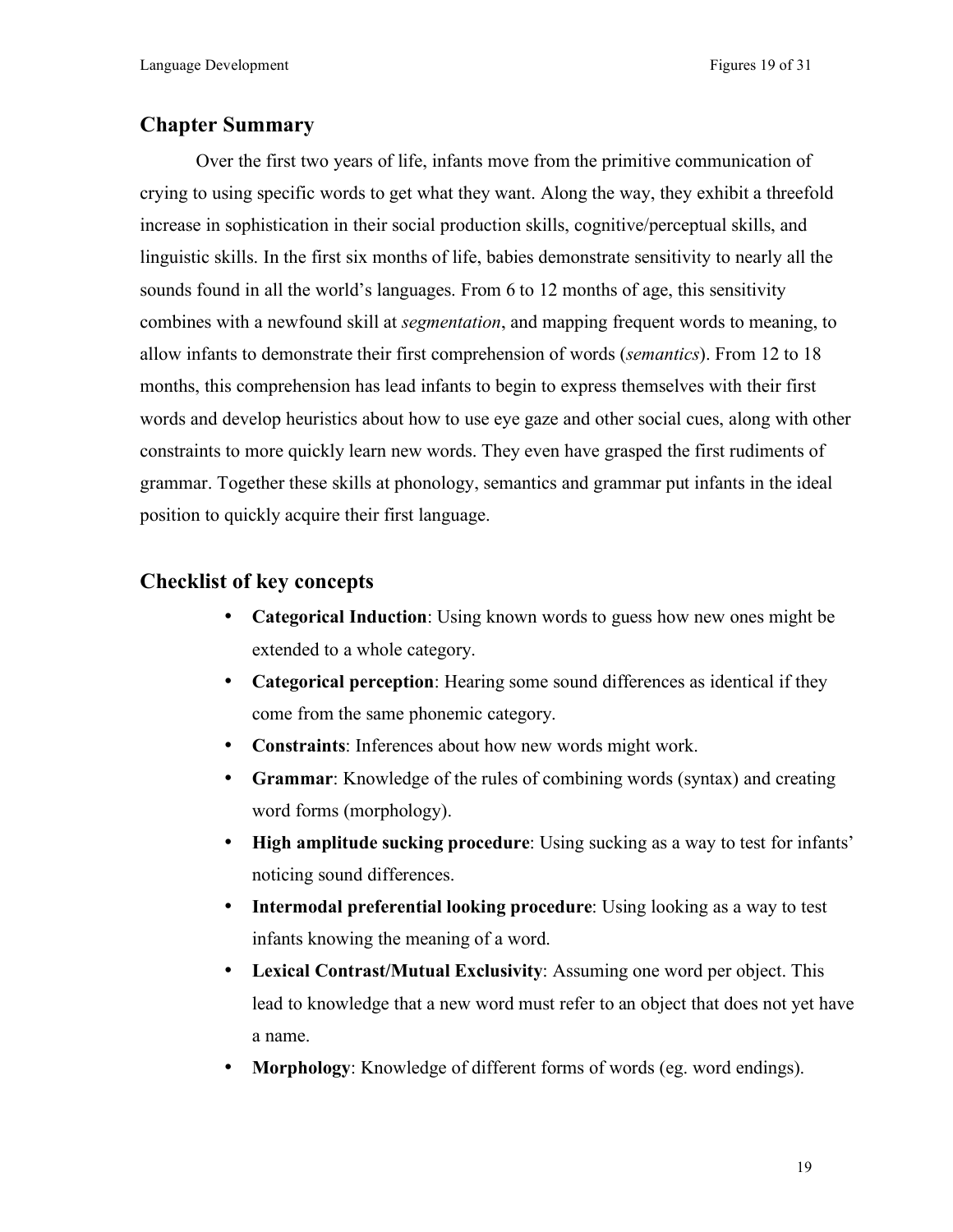- **Multimodal perception**: Linking across different perceptual systems (e.g. linking sight with sound.
- **Perceptual assimilation model**: Believes learning contrast is dependant on how sounds are categorized by the native language.
- **Perceptual magnet effect**: Tendency to hear sounds categorically.
- **Phonemic contrasts**: The subtle sound difference between similar words.
- **Phonology**: Study of the speech sounds and relationships among speech sounds that form the smallest units of language.
- **Pragmatics**: Study of language use in practice
- **Prosody**: The melody and rhythms of language.
- **Reduplicative babbling**: Repeating the same sounds over and over.
- **Referential intent**: Ability to induce what a person is labeling through eye gaze and other social acts.
- **Segmentation**: Finding words or other important units in the fluent stream of speech.
- **Semantics**: Study of word meanings and their use.
- **Statistical learning**: Using the regularities in speech the make inferences about possible words.
- **Syntactic bootstrapping**: Using syntax to figure out the meaning of new words.
- **Syntax**: Knowledge of how words and phrases can be combined.
- **Transitional probabilities**: The likelihood that one syllable will follow another.
- **Variegated babbling**: Vocal productions characterized by strings of varying syllables (e.g., 'bagoo)
- **"Whole Object" bias**: Bias to attach labels to wholes over parts or actions.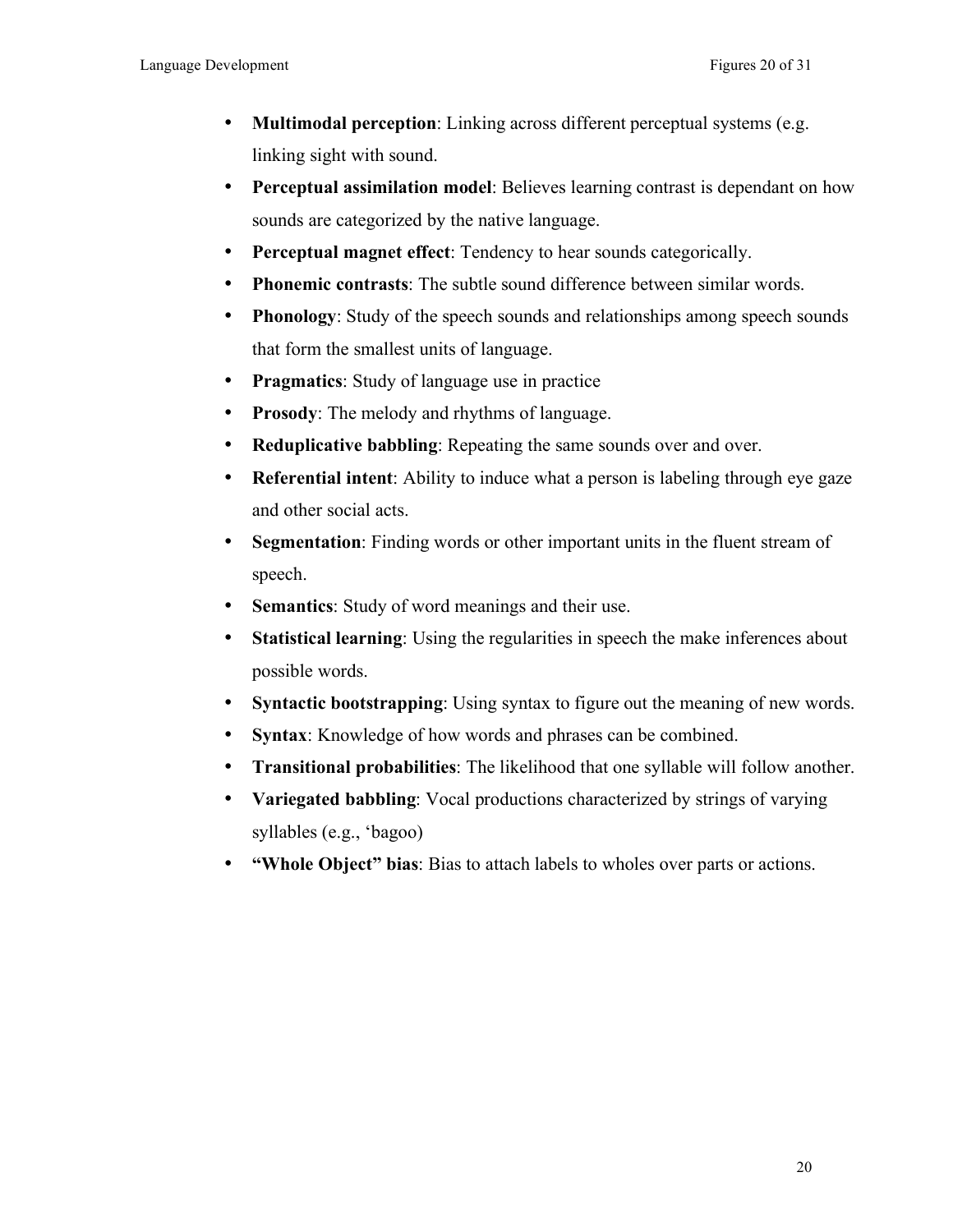#### References

Berko Gleason, J. (1958). The child's learning of English morphology. *Word, 14*, 150—177.

- Carpenter, M., Nagell, K., & Tomasello, M. (1998). Social cognition, joint attention, and communicative competence from 9 to 15 months of age. *Monographs of the Society for Research in Child Development, Volume 255.*
- Best, C. T. (1994). Learning to perceive the sound patterns of English. In C. Rovee-Collier & L. P. Lipsitt (Eds.), *Advances in Infancy Research* (Vol. 9, pp. 217-304). Norwood, NJ: Ablex.
- Bloom, P. (2000). *How children learn the meanings of words*. Cambridge, MA: MIT Press.
- Campbell, A. L., &Namy, L. L. (2003). The role of social referential cues in verbal and non-verbal symbol learning. Child Development, 74, 549–563.
- Carey, S. (1978). The child as word learner. In M. Halle, J. Bresnan & G. A. Miller (Eds.), Linguistic Theory and Psychological Reality. Cambridge, MA: The MIT Press.
- Clark, E. V. (1987). The principle of contrast: A constraint on acquisition. In B. MacWhinney (Ed.), *Mechanisms of language acquisition: The 20th annual Carnegie symposium on cognition* (pp.  $1 - 34$ ). Hillsdale, NJ: Erlbaum.
- DeCasper, A. J., & Fifer, W. P. (1980). Of human bonding: Newborns prefer their mothers' voices. *Science, 208*, 1174-1176.
- Eimas, P. D., Siqueland, E. R., Jusczyk, P., & Vigorito, J. (1971). Speech perception in infants. *Science, 171*(968), 303-306.
- Friederici, A. D., & Wessels, J. M. I. (1993). Phonotactic knowledge and its use in infant speech perception. *Perception & Psychophysics, 54*, 287-295.
- Gold, E. M. (1967). Language identification in the limit. Information and Control, 16, 447-474.
- Hirsh-Pasek, K., & Golinkoff, R. M. (1996). *The origins of grammar: Evidence from early language comprehension*. Cambridge, MA: MIT Press.
- Hollich, G., Hirsh-Pasek, K., & Golinkoff, R. M. (2000). Breaking the language barrier: An emergentist coalition model for the origins of word learning. Monographs of the Society for Research in Child Development, 65(3, Serial No. 262).
- Houston, D. M. (2005). Speech perception in infants. In D. B. Pisoni & R. R. Remez (Eds.), *Handbook of Speech Perception*.Cambridge, MA: Blackwell.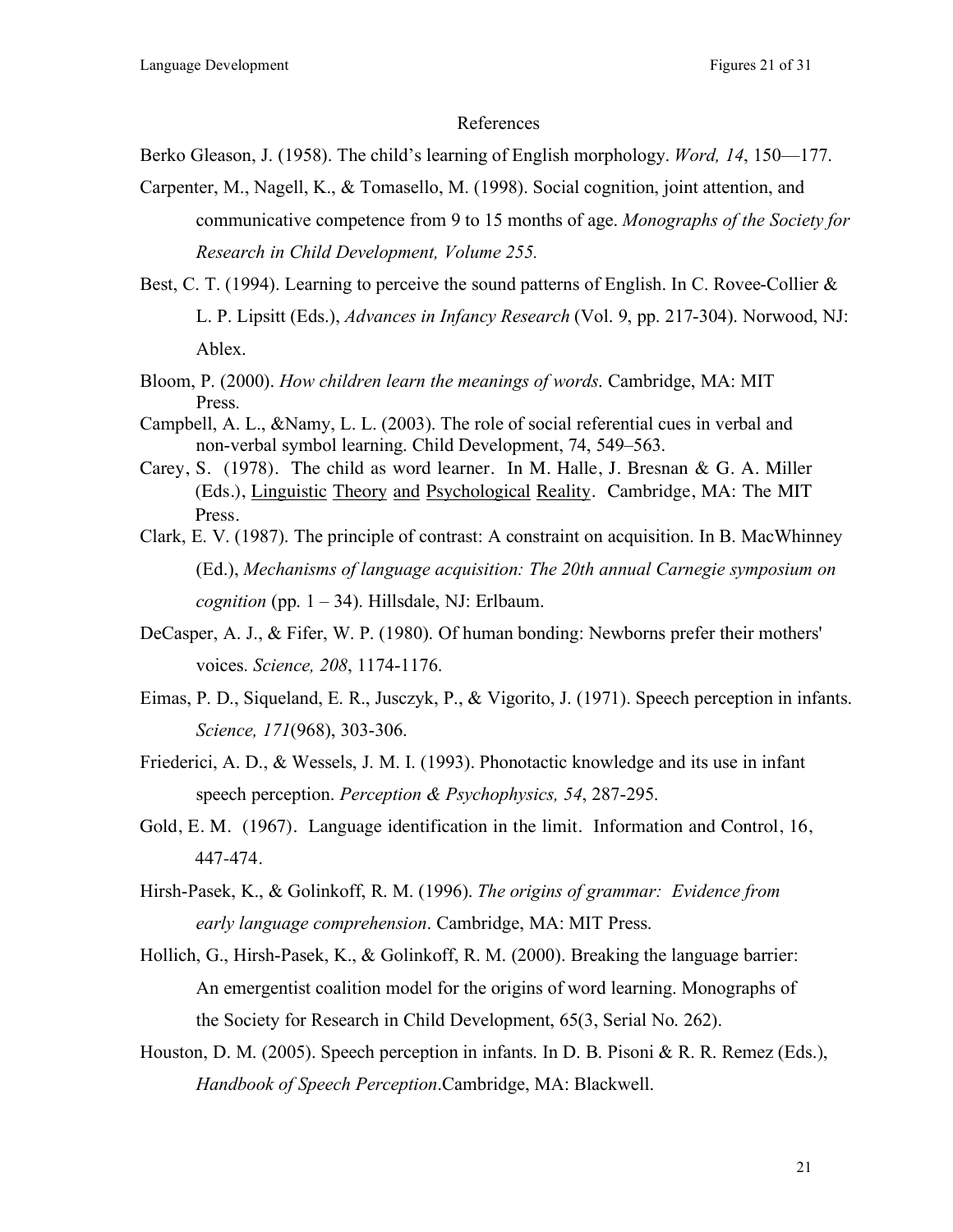Jusczyk, P. W. (1997). *The discovery of spoken language*.Cambridge, MA: MIT Press.

- Jusczyk, P. W., & Aslin, R. N. (1995). Infants' detection of the sound patterns of words in fluent speech. *Cognitive Psychology, 29*(1), 1-23.
- Jusczyk, P. W., Cutler, A., & Redanz, N. J. (1993). Infants' preference for the predominant stress patterns of English words. *Child Dev, 64*(3), 675-687.
- Jusczyk, P. W., Luce, P. A., & Charles-Luce, J. (1994). Infants' sensitivity to phonotactic patterns in the native language. *Journal of Memory & Language, 33*(5), 630-645.
- Kuhl, P. K. (1991). Human adults and human infants show a "perceptual magnet effect" for the prototypes of speech categories, monkeys do not. *Perception & Psychophysics, 50*, 93- 107.
- Kuhl, P. K., & Meltzoff, A. N. (1982). The bimodal perception of speech in infancy. *Science, 218*, 1138-1141.
- Macnamara, J. (1982). Names for things. Cambridge, MA: MIT Press.
- MacNeilage, P. F., Davis, B. L., Kinney, A., & Matyear, C. L. (2000). The motor core of speech: A comparison of serial organization patterns in infants and languages. *Child Development, 71*, 153-163.
- Markman, E. M., & Wachtel, G. A. (1988). Children's use of mutual exclusivity to constrain the meanings of words. *Cognitive Psychology, 20*, 120 – 157.
- Mehler, J., Jusczyk, P. W., Lambertz, G., Halsted, N., Bertoncini, J., & Amiel-Tison, C. (1988). A precursor of language acquisition in young infants. *Cognition, 29*, 144-178.
- Mintz, T., & Gleitman, L. (2002). Adjectives really do modify nouns: The incremental and restricted nature of early adjective acquisition. *Cognition, 84*, 267 – 293.
- Nazzi, T., Bertoncini, J., & Mehler, J. (1998). Language discrimination by newborns: toward an understanding of the role of rhythm. *Journal of Experimental Psychology: Human Perception and Performance, 24*(3), 756-766.
- Petitto, L. A., Holowka, S., Sergio, L. E., Levy, B., & Ostry, D. J. (2004). Baby hands that move to the rhythm of language: Hearing babies acquiring sign languages babble silently on the hands. *Cognition, 93*, 43-73.
- Pinker, S. (1994). The Language Instinct: How the Mind Creates Language. New York, NY: William Morrow & Co.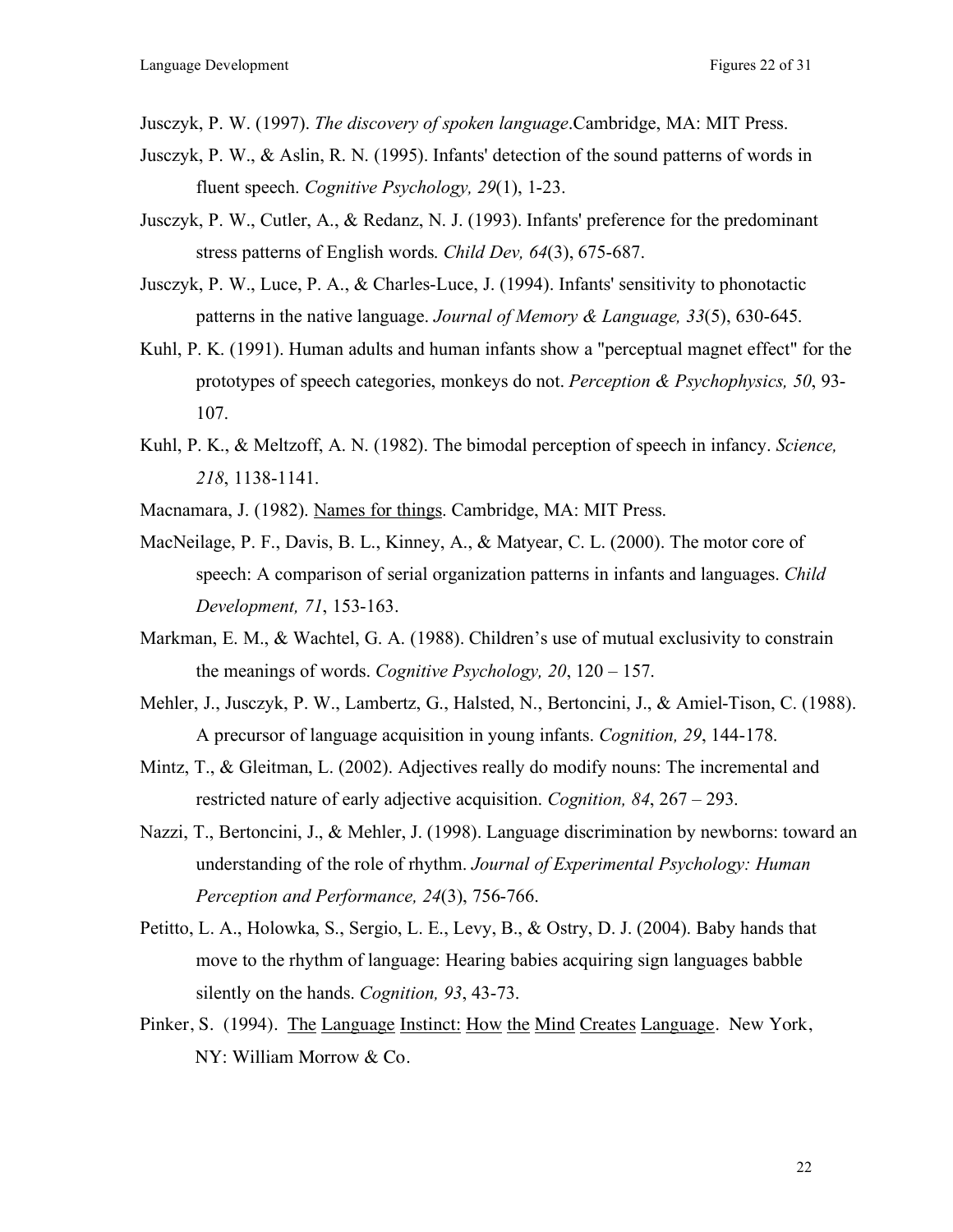- Polka, L., Colantonio, C., & Sundara, M. (2001). A cross-language comparison of /d/ /ð/ perception: Evidence for a new developmental pattern. *Journal of the Acoustical Society of America, 109*(5), 2190-2201.
- Saffran, J. R., Aslin, R. N., & Newport, E. L. (1996). Statistical learning by 8-month-old infants. *Science, 274*, 1926-1928.
- Samuelson, L. (2002). Statistical regularities in vocabulary guide language acquisition in 15- to 20-month0olds and connectionist models. *Developmental Psychology, 38, 1016-1037.*
- Scaife, M., & Bruner, J. S. (1975). The capacity for joint visual attention in the infant. *Nature, 253*, 265-266.
- Seidl, A., Hollich, G. & Jusczyk, P.W. (2003). Early understanding of subject and object Whquestions. *Infancy, 4,* 423-436.
- Tincoff, R., & Jusczyk, P. W. (1999). Some beginnings of word comprehension in 6-montholds. *Psychological Science, 10*, 172-175.
- Tomasello, M., Strosberg, R., & Akhtar, N. (1996). Eighteen-month-old children learn words in non-ostensive contexts. *Journal of Child Language, 23, 157-176.*
- Van de Weijer, J. (1998). Language input for word discovery. Wageningen, The Netherlands: Ponsen & Loijen, bv.
- Waxman, S., & Booth, A. E. (2001). Seeing pink elephants: Fourteen-month-olds' interpretations of novel nouns and adjectives. *Cognitive Psychology, 43*, 217-242.
- Woodward, A. (1993). The effect of labeling on children's attention to objects. In E.V. Clark (Ed.), *Proceedings of the 24th Annual Child Language Research Forum* (pp. 35-47). Stanford, CA: CSLI.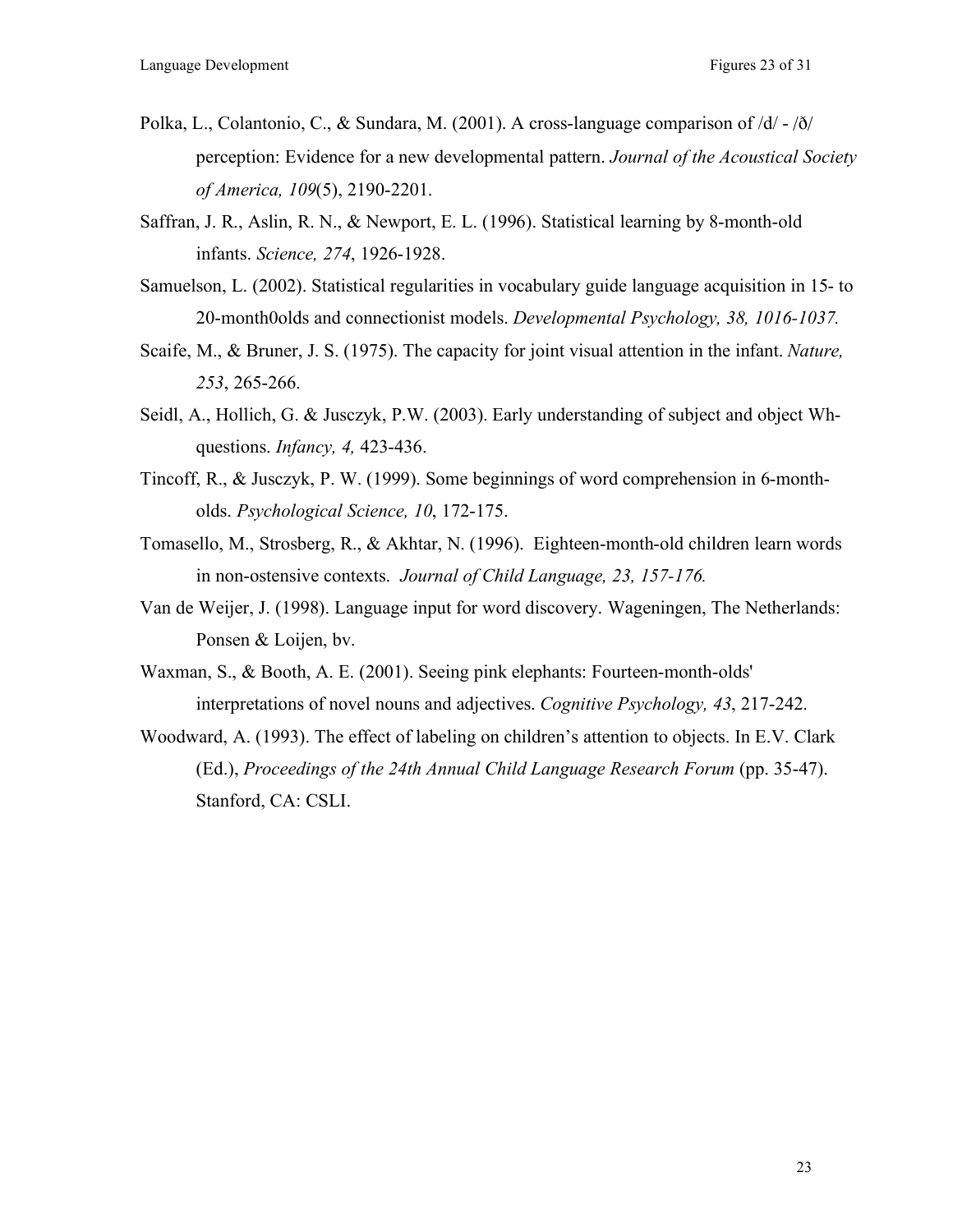Table 1: Universal Baby (Birth – 6 months). Infants are born with a host of skills that put them in the position to acquire any language that they hear.

| Type of Skill                | <b>Skill</b>              | Examples                                  |
|------------------------------|---------------------------|-------------------------------------------|
| Early Production/Social      | Crying                    | Cry to communicate hunger, pain,          |
|                              |                           | discomfort.                               |
|                              | <b>Match Emotion</b>      | Will match the expression of caregive     |
| Early Speech Perception      | Categorical Perception    | Can distinguish between subtle phone      |
|                              |                           | differences–even those not not in the     |
|                              |                           | native language.                          |
|                              | Detect melody of speech   | Distinguish between different language    |
|                              |                           | based on rhythmic properties              |
| <b>Multimodal Perception</b> | Face-Vowel Connection     | Can tell difference between faces produci |
|                              |                           | different vowels                          |
|                              | Associative Word Learning | Can connect frequent sights and soun      |
|                              |                           | such as "mommy" to a picture of more      |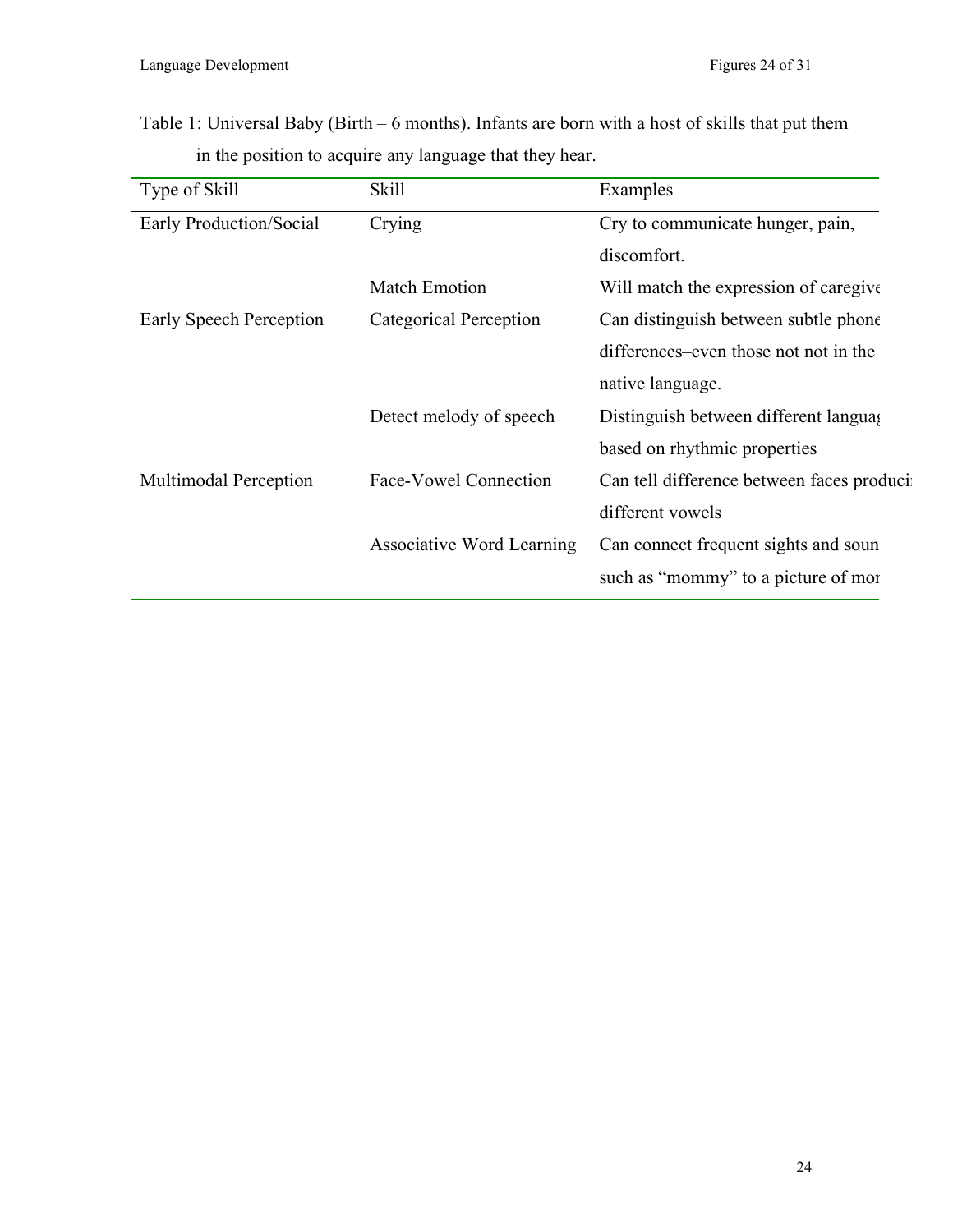Table 2: Native Language Specialist  $(6 - 12 \text{ months})$ . Toward the end of their first year, infants begin to exhibit skills that suggest they are specializing in their native language and figuring out how language works.

| Type of Skill            | <b>Skill</b>                | Examples                      |
|--------------------------|-----------------------------|-------------------------------|
| Production/Social Skills | Reduplicated babbling       | Repeat same speech sounds.    |
|                          | Follow a point              | Look in direction of point.   |
| Distinguishing sounds    | <b>Speech Contrasts</b>     | Can distinguish subtle phoner |
|                          |                             | differences.                  |
| Segmentation             | <b>Stress Detection</b>     | Segment words based on stres  |
|                          | <b>Statistical Learning</b> | Can use probability to determ |
|                          |                             | if syllables go together.     |
|                          | Phonotactics                | Familiar words "pop out."     |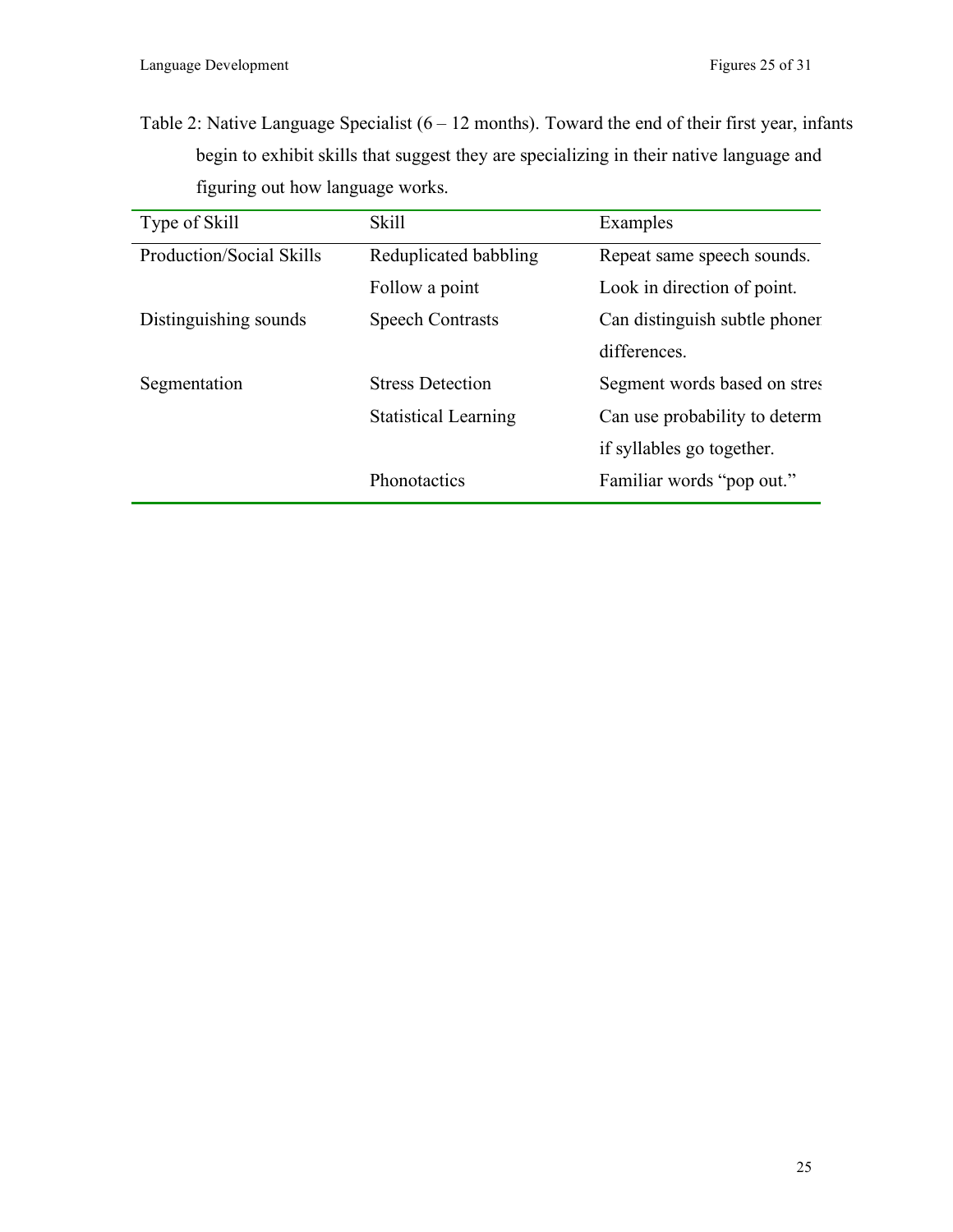Table 3: Language Learning Sophisticate (12 – 18 months). In the second year of life, infants not only begin to use their first words, but they demonstrate all of the skills necessary to expertly learn and use language.

| Type of Skill        | <b>Skill</b>                  | Examples                        |
|----------------------|-------------------------------|---------------------------------|
| Production/Social    | <b>First Words</b>            | Use words to communicate        |
|                      |                               | interests, ideas, wants.        |
|                      | Eye Gaze                      | Follow eye gaze to 'correct'    |
|                      |                               | object.                         |
|                      | Pointing                      | Follow points to 'correct' labe |
|                      | Expression                    | Use expression to find 'correct |
|                      |                               | label.                          |
| Perceptual/Cognitive | Whole Object                  | Learn new words on the basis    |
|                      |                               | whole objects.                  |
|                      | Contrast                      | Can use contrast to discover    |
|                      |                               | meaning of new words.           |
|                      | Categorical Induction         | Extend new words on basis of    |
|                      |                               | experience with other similar   |
|                      |                               | words.                          |
| Linguistic           | Part of Speech                | Nouns label shape, adjectives   |
|                      |                               | label color                     |
|                      | Word Order                    | Can tell Cookie monster push    |
|                      |                               | big bird from big bird pushing  |
|                      |                               | cookie monster.                 |
|                      | <b>Question Understanding</b> | Know difference between 'wl     |
|                      |                               | is the apple?' and 'what hit th |
|                      |                               | apple?'                         |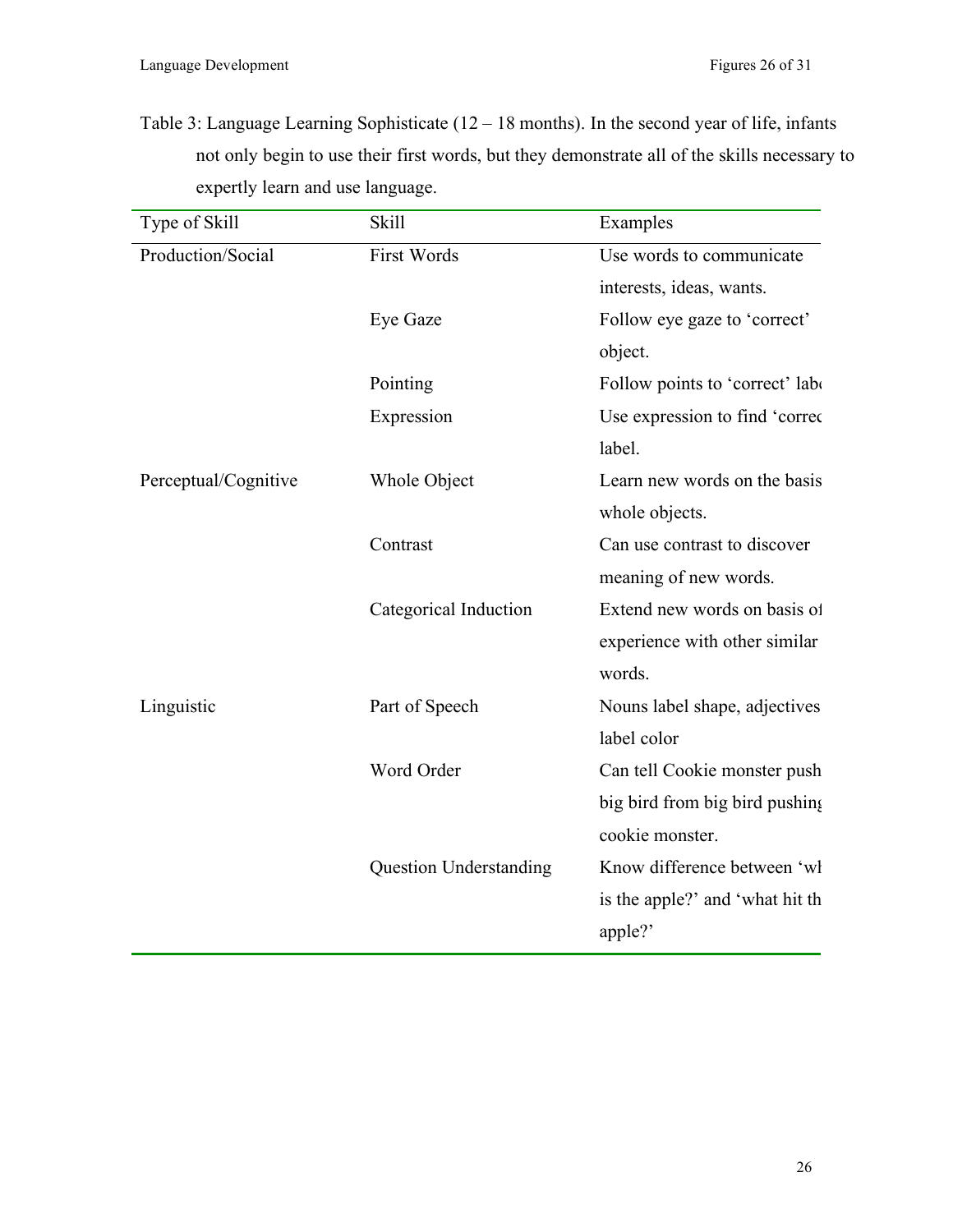Figure 1. High Amplitude Sucking Procedure. The infant is seated in a car seat and given a pacifier that is connected to a pressure transducer and computer that measures each time the infant produces a hard suck. During a habituation phase, the computer presents a sound (e.g. ba) each time it registers a suck from the infant. At first, infants usually produce sucks at a fast rate, presumably because they are stimulated by the speech sound. After some time, infants typically *habituate* to the repeating speech sound and decrease their sucking rate. When their sucking rate decreases enough to reach a preestablished 'habituation criterion,' they enter a test phase. During the test phase, infants in a *control* group are presented with the same sound (e.g. "ba") while other infants in an *experimental* group are presented with a novel sound (e.g. "pa"). If the sucking rate of the experimental group increases more than the sucking rate of the control group during the test phase, it is taken as evidence that infants can detect the change in sounds and respond to them.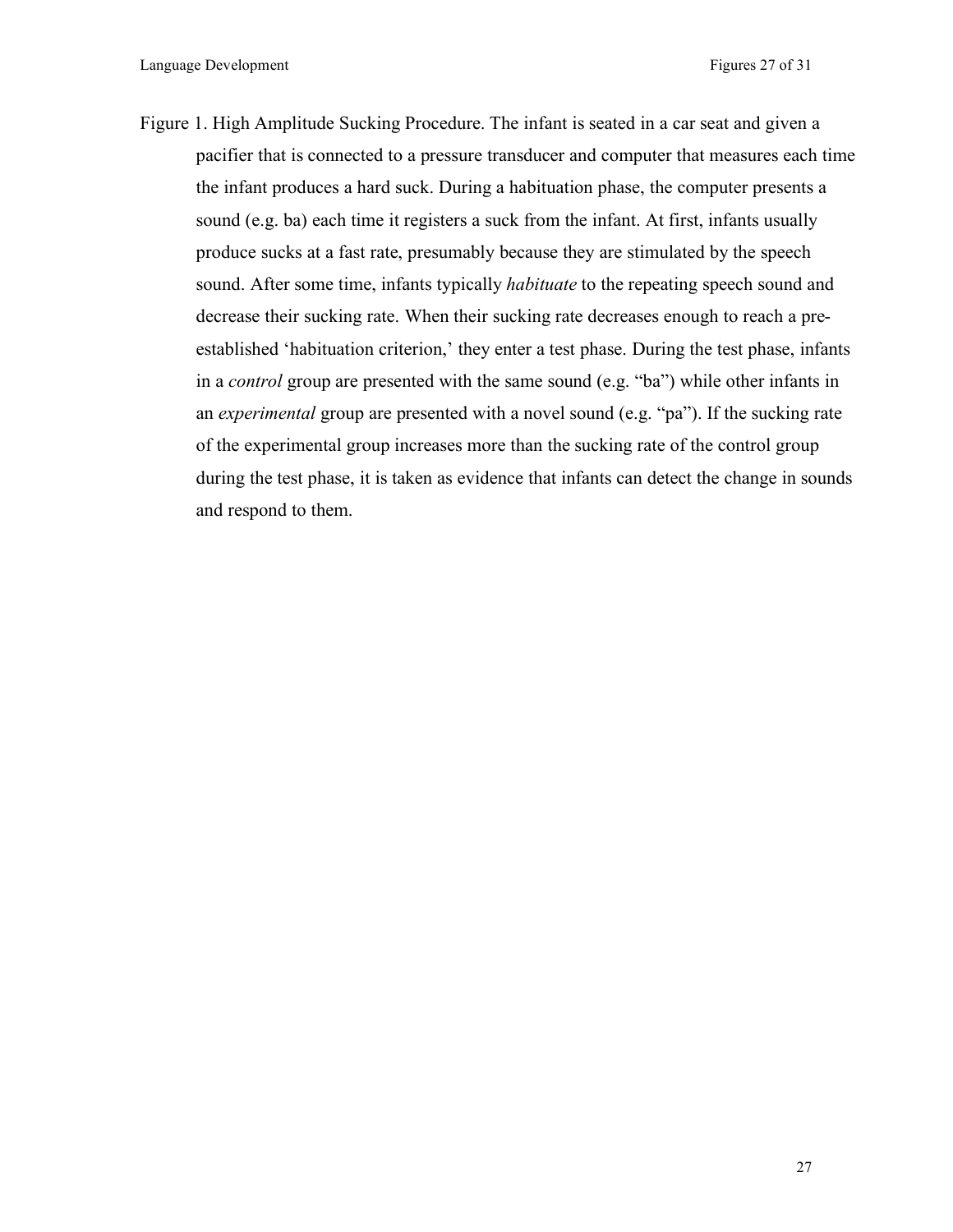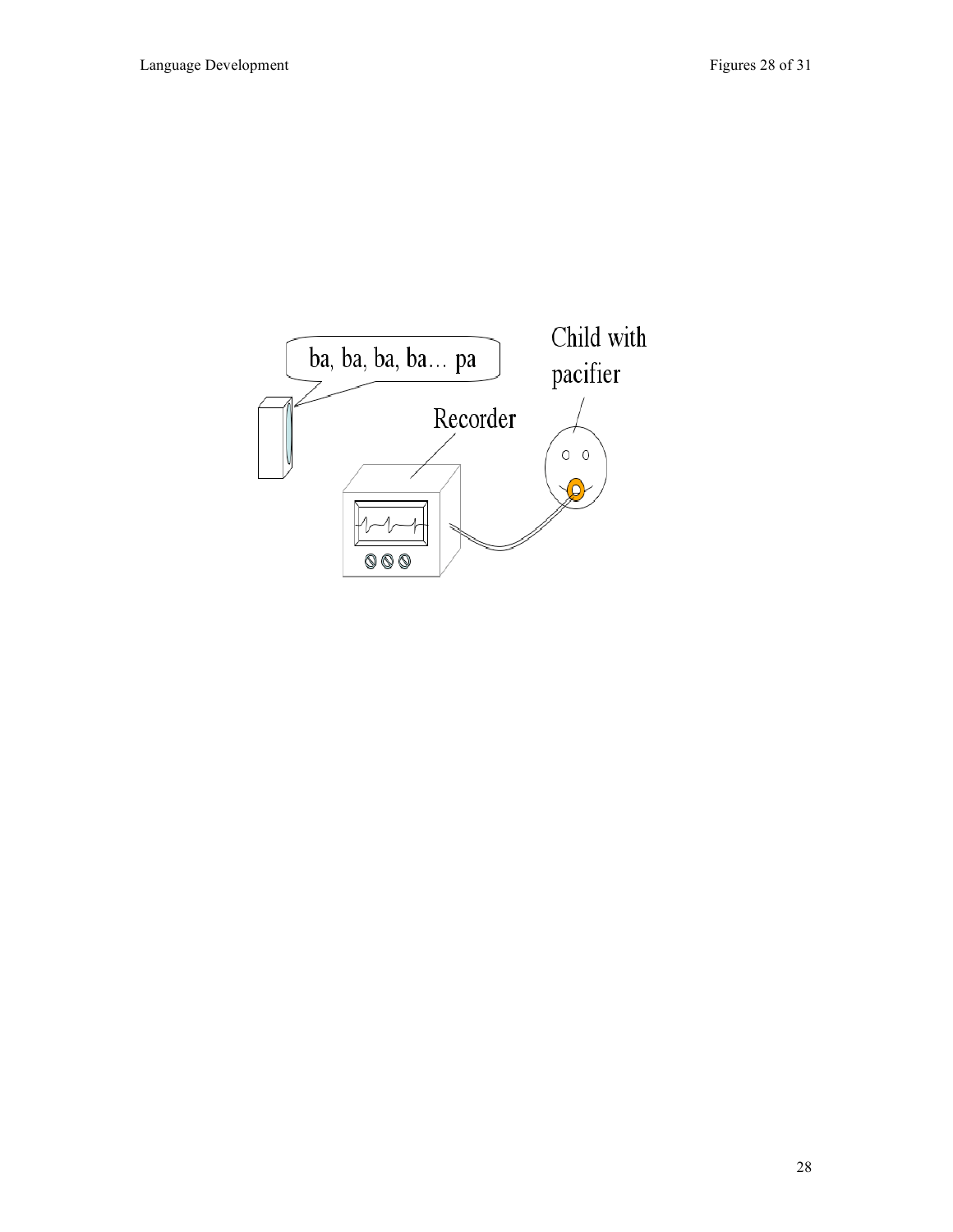Figure 2. The intermodal preferential looking procedure. Children sit in front of a large display with two possible screens to watch. Infants prefer looking at the screen that matches the audio. Thus, a child might see a ball and a book on the screen. If asked to "look at the book," infants will look longer at the book, and will look longer at the ball when asked to "look at the ball."

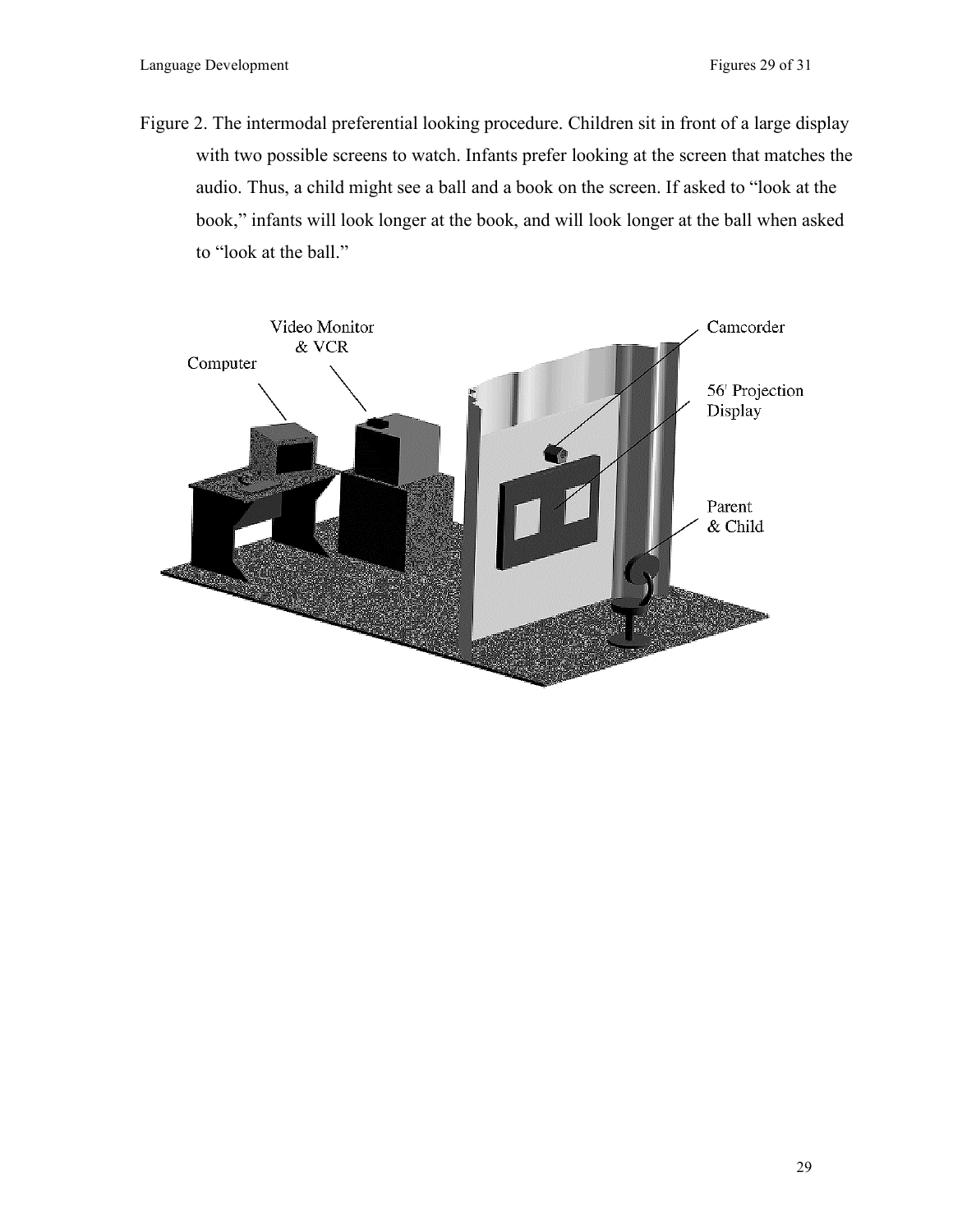Figure 3. Headturn Preference Procedure. Infants are seated on their caregiver's lap in a 3-side booth with a light on each side. At the beginning of each trial, the infant's attention is brought to a neutral position by blinking the middle light until the infant looks at it. Then the center light stops and one of the two side-lights begins blinking. When the infant looks to that light a stimulus is presented from behind the light and continues playing until the infant looks away for 2 or more seconds. A difference in looking time to the blinking lights in response to one type of speech stimulus compared to another is taken as evidence that the infant can discriminate the two stimulus types and prefers one over the other.